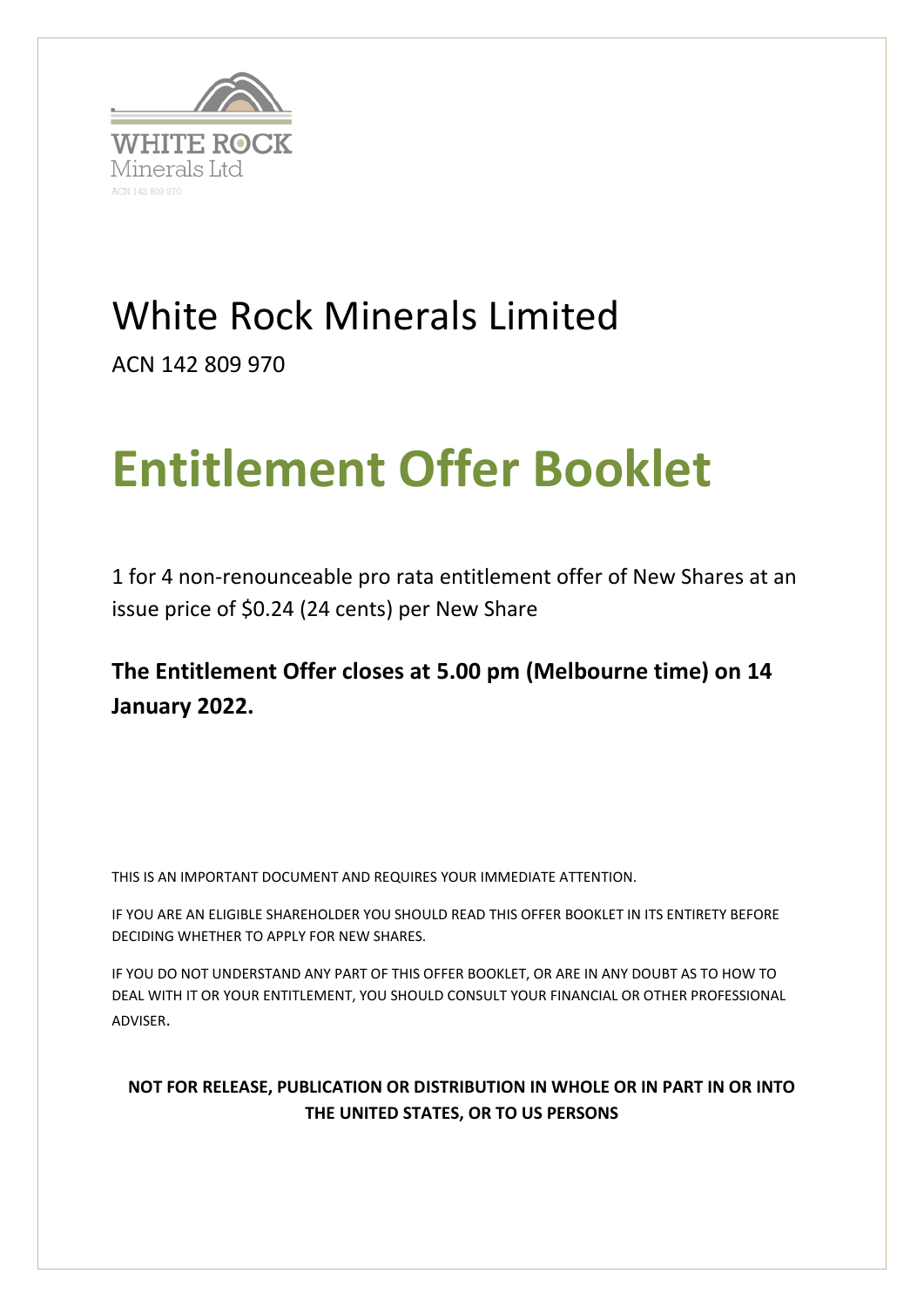### <span id="page-1-0"></span>Important Information

#### **About this document**

This Entitlement Offer Booklet (**Offer Booklet**) contains information relating to a proposed entitlement offer to be undertaken by White Rock Minerals Limited (ACN 142 809 970) (**White Rock**). This Offer Booklet is important and requires your immediate attention. You should read this Offer Booklet carefully and in its entirety, with emphasis on the risk factors detailed in Section 3, have regard to your own investment parameters, and if required, obtain independent professional investment advice, before deciding to invest in White Rock.

The Entitlement Offer is being made in accordance with Section 708AA of the Corporations Act (as modified by ASIC Instrument 2016/84). Accordingly, this document is not a prospectus (and has not been, and will not be, lodged with ASIC) and does not contain all information which an investor may require to make an informed investment decision.

#### **Forward-looking statements**

This document contains forward-looking statements. Forward-looking statements can generally be identified by use of words such as "may", "should", "could", "foresee", "plan", "aim", "will", "expect", "intend", "project", "estimate", "anticipate", "believe", "forecast", "target", "outlook", "guidance" or "continue" or similar expressions. All statements other than those of historical facts included in the Offer Booklet are forward-looking statements, including those relating to the future financial condition, results of operations, projects and business of White Rock and certain plans and objectives of the management of White Rock. The forward-looking statements contained in this document are not based solely on historical facts but are based on current expectations about future events and results. These forward-looking statements are subject to inherent known and unknown risks and uncertainties, certain of which are summarised under Section [3](#page-15-0) Risk Factors herein, and other factors which are beyond the control of White Rock. Such risks and uncertainties include factors and risks specific to the operations of White Rock, as well as general economic conditions, prevailing interest rates, commodity prices, conditions in the financial markets, government policies and regulations and competitive pressures. As a consequence, forward-looking statements are provided as a general guide only and actual events or results may differ materially from the expectations expressed or implied in such forward-looking statements.

Forward-looking statements in this Offer Booklet speak only at the date of this Offer Booklet. Subject to any continuing obligations under applicable law or the ASX Listing Rules, White Rock does not, in providing this information, undertake any obligation to publicly update or revise any of the forward-looking statements for any change in events, conditions or circumstances on which any such statement is based. Accordingly, you are cautioned not to place undue reliance on forward-looking statements contained in this document. Neither White Rock, nor any other person, gives any representation, warranty, assurance or guarantee that the occurrence of the events expressed or implied in any forward-looking statement will actually occur.

#### **Information about White Rock**

The Investor Presentation lodged with ASX on 6 December 2021 includes information about White Rock and its current activities as at the date stated on it. It is information in summary form and does not purport to be complete. It should be read in conjunction with White Rock's other periodic and continuous disclosure announcements including White Rock's annual report lodged with ASX on 1 October 2021, White Rock's Quarterly Activities Reports and White Rock's other announcements to ASX available a[t www.asx.com.au](http://www.asx.com.au/) or www.whiterockminerals.com.au.

#### **Past performance**

Investors should note that White Rock's past performance, including past share price performance, cannot be relied upon as an indicator of (and provides no guarantee or guidance as to) White Rock's future performance including White Rock's future financial position or share price performance.

#### **Foreign jurisdictions**

This Offer Booklet and any accompanying Associated Offer Announcements and the Acceptance Form may not be distributed or released in the United States and do not constitute an offer to sell, or the solicitation of an offer to buy, any securities in the United States or to any person acting to the account or benefit of a person in the United States, or in any jurisdiction in which, or to any person to whom, it would not be lawful to make such an offer.

The New Shares have not been, and will not be, registered under the US Securities Act of 1933 (Securities Act) or the securities laws of any state or other jurisdiction of the United States. Accordingly, the New Shares may not be offered or sold, directly or indirectly, to persons in the United States or to persons who are acting for the account or benefit of a person in the United States unless they have been registered under the Securities Act or are offered or sold in a transaction exempt from, or not subject to, the registration requirements of the Securities Act and any other applicable US state securities laws. The New Shares to be offered and sold in the Entitlement Offer under this Offer Booklet and the accompanying Associated Offer Announcements and the Acceptance Form may only be offered and sold outside the United States in "offshore transactions" (as defined in Rule 902(h) under the US Securities Act) in reliance on Regulation S under the Securities Act.

It is your responsibility to ensure that you comply with any laws of your jurisdiction which are applicable to you and which are relevant to your applying for New Shares under the Entitlement Offer. No action has been taken to register or qualify the Entitlement Offer or the New Shares, or otherwise permit the public offering of the New Shares, in any jurisdiction other than Australia and New Zealand. The distribution of this Offer Booklet (including an electronic copy) outside Australia and New Zealand may be restricted by law. You should observe such restrictions and should seek your own advice on such restrictions. Any non-compliance with these restrictions may contravene applicable securities law.

#### **Disclaimer of representations**

No person is authorised to give any information, or to make any representation, in connection with the Entitlement Offer that is not contained in this Offer Booklet or the Associated Offer Announcements. Any information or representation that is not contained in this Offer Booklet or the Associated Offer Announcements may not be relied on as having been authorised by White Rock in connection with the Entitlement Offer. Except as required by law, and only to the extent so required, none of White Rock, or any other person, warrants or guarantees the future performance of White Rock or any return on any investment made pursuant to the Entitlement Offer.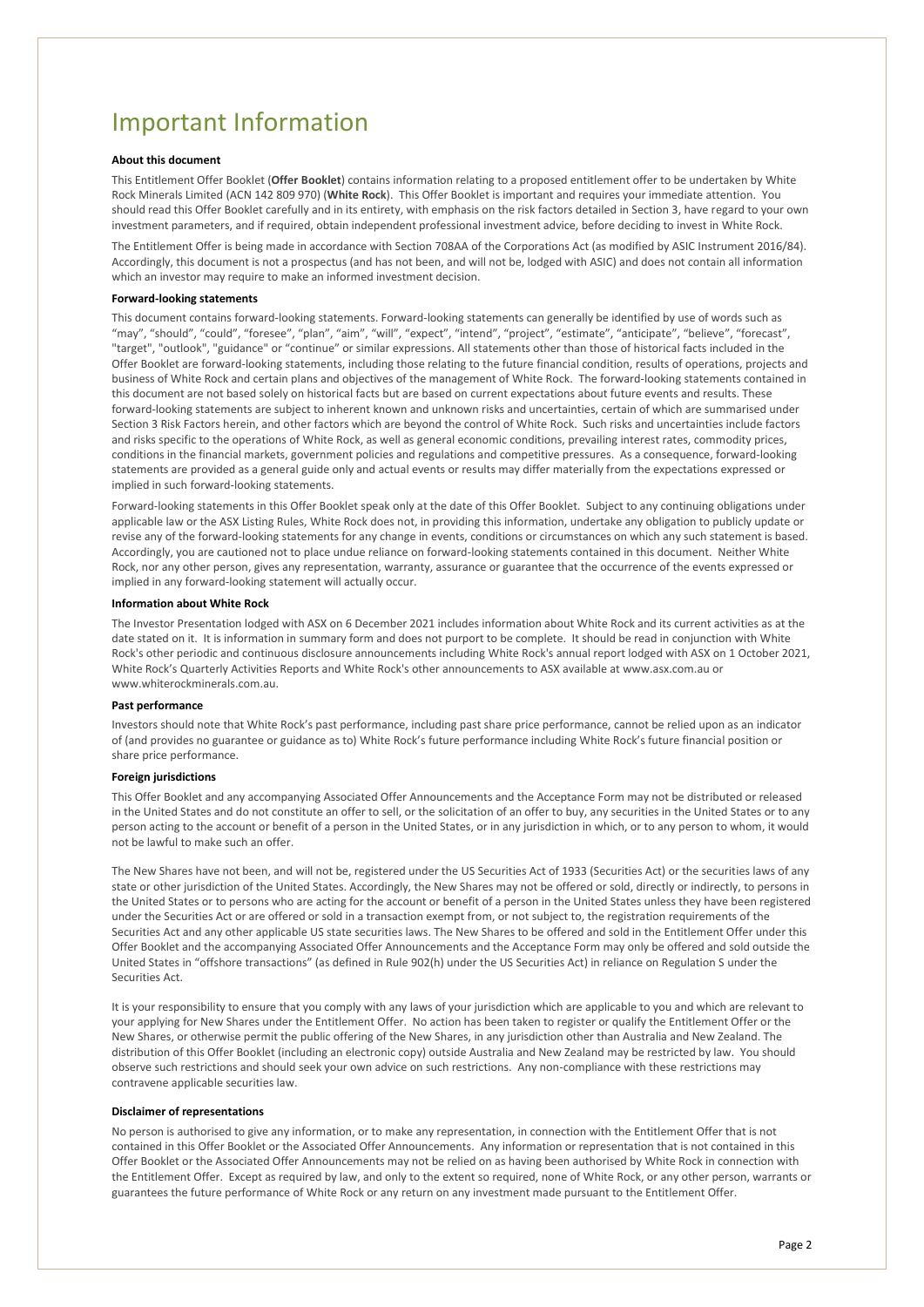#### **No financial product advice**

This Offer Booklet is not financial product advice, does not purport to contain all the information that you may require to make an investment decision, and has been prepared without taking into account your personal investment objectives, financial situation or needs.

Before deciding whether to apply for New Shares under the Entitlement Offer, you should consider whether they are a suitable investment for you in light of your own investment objectives and financial circumstances and having regard to the merits or risks involved. If after reading this Offer Booklet, you have any questions about the Entitlement Offer, you should contact your financial or other professional adviser.

#### **Definitions and references to time**

Capitalised words and expressions in this Offer Booklet have the meanings given in Section 5. A reference to time in this Offer Booklet is to Melbourne time, unless otherwise stated.

All financial amounts in this Offer Booklet are references to Australian currency, unless otherwise stated.

#### **Date of this document**

This Offer Booklet is dated 6 December 2021.

**For any enquiries please call Automic Pty Ltd as Share Registry on 1300 288 664 (within Australia) and +61 2 9698 5414 (Overseas), or contact your stockbroker, accountant or other professional adviser.**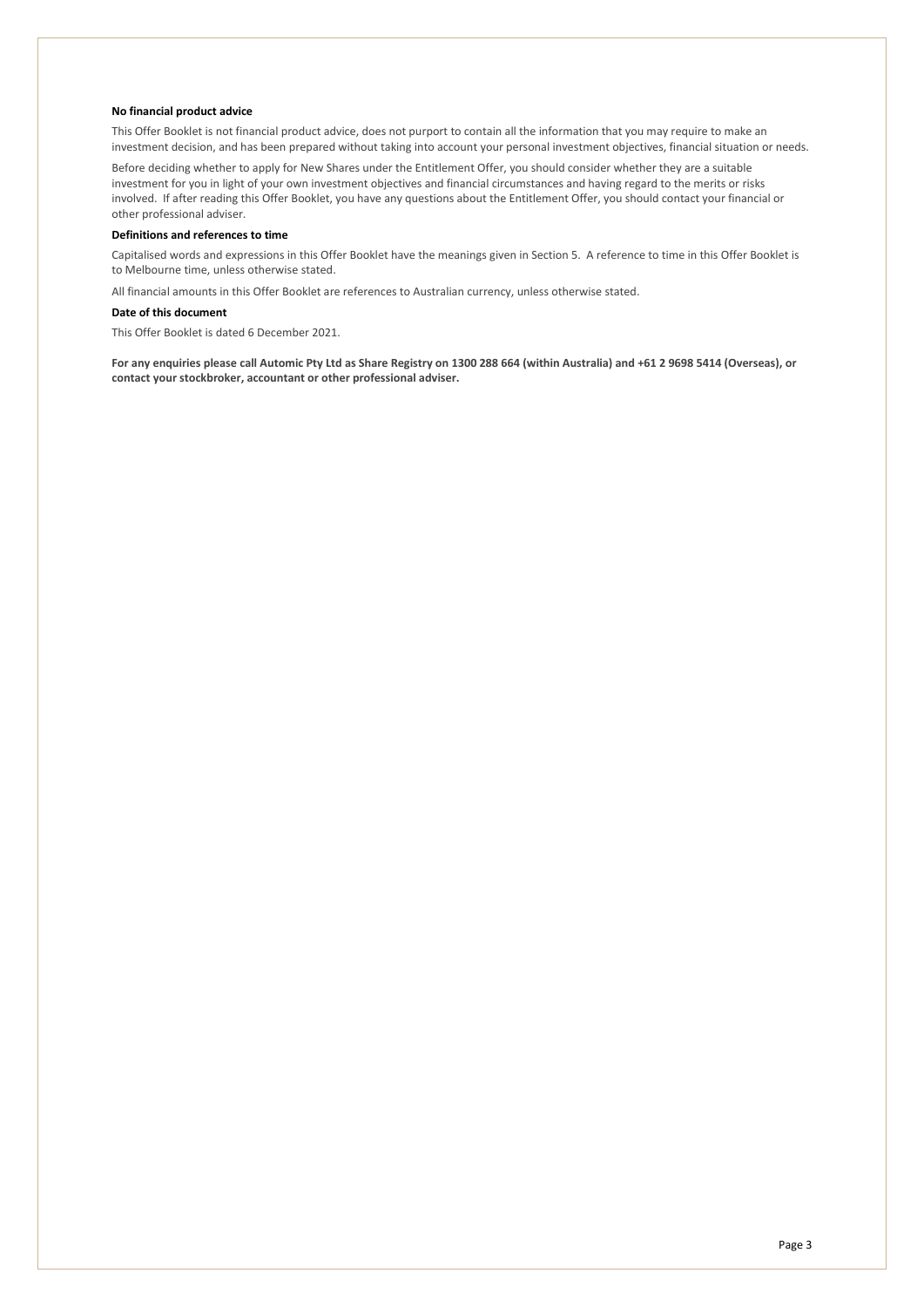# Table of contents

| 1. |      |                                                                                    |  |
|----|------|------------------------------------------------------------------------------------|--|
|    | 1.1  |                                                                                    |  |
|    | 1.2  |                                                                                    |  |
|    | 1.3  |                                                                                    |  |
|    | 1.4  |                                                                                    |  |
|    | 1.5  |                                                                                    |  |
|    | 1.6  |                                                                                    |  |
|    | 1.7  |                                                                                    |  |
|    | 1.8  |                                                                                    |  |
|    | 1.9  |                                                                                    |  |
|    | 1.10 |                                                                                    |  |
|    | 1.11 | Speculative nature of Entitlement Offer and projects and relevant risk factors  10 |  |
|    | 1.12 |                                                                                    |  |
|    | 1.13 |                                                                                    |  |
|    | 1.14 |                                                                                    |  |
| 2. |      |                                                                                    |  |
|    | 2.1  |                                                                                    |  |
|    | 2.2  |                                                                                    |  |
|    | 2.3  |                                                                                    |  |
|    | 2.4  |                                                                                    |  |
|    | 2.5  |                                                                                    |  |
|    | 2.6  |                                                                                    |  |
|    | 2.7  |                                                                                    |  |
| 3. |      |                                                                                    |  |
| 4. |      |                                                                                    |  |
|    | 4.1  |                                                                                    |  |
|    | 4.2  |                                                                                    |  |
|    | 4.3  |                                                                                    |  |
|    | 4.4  |                                                                                    |  |
|    | 4.5  |                                                                                    |  |
|    | 4.6  |                                                                                    |  |
|    | 4.7  |                                                                                    |  |
|    | 4.8  |                                                                                    |  |
|    | 4.9  |                                                                                    |  |
|    | 4.10 |                                                                                    |  |
|    | 4.11 |                                                                                    |  |
| 5. |      |                                                                                    |  |
|    | 5.1  |                                                                                    |  |
|    | 5.2  |                                                                                    |  |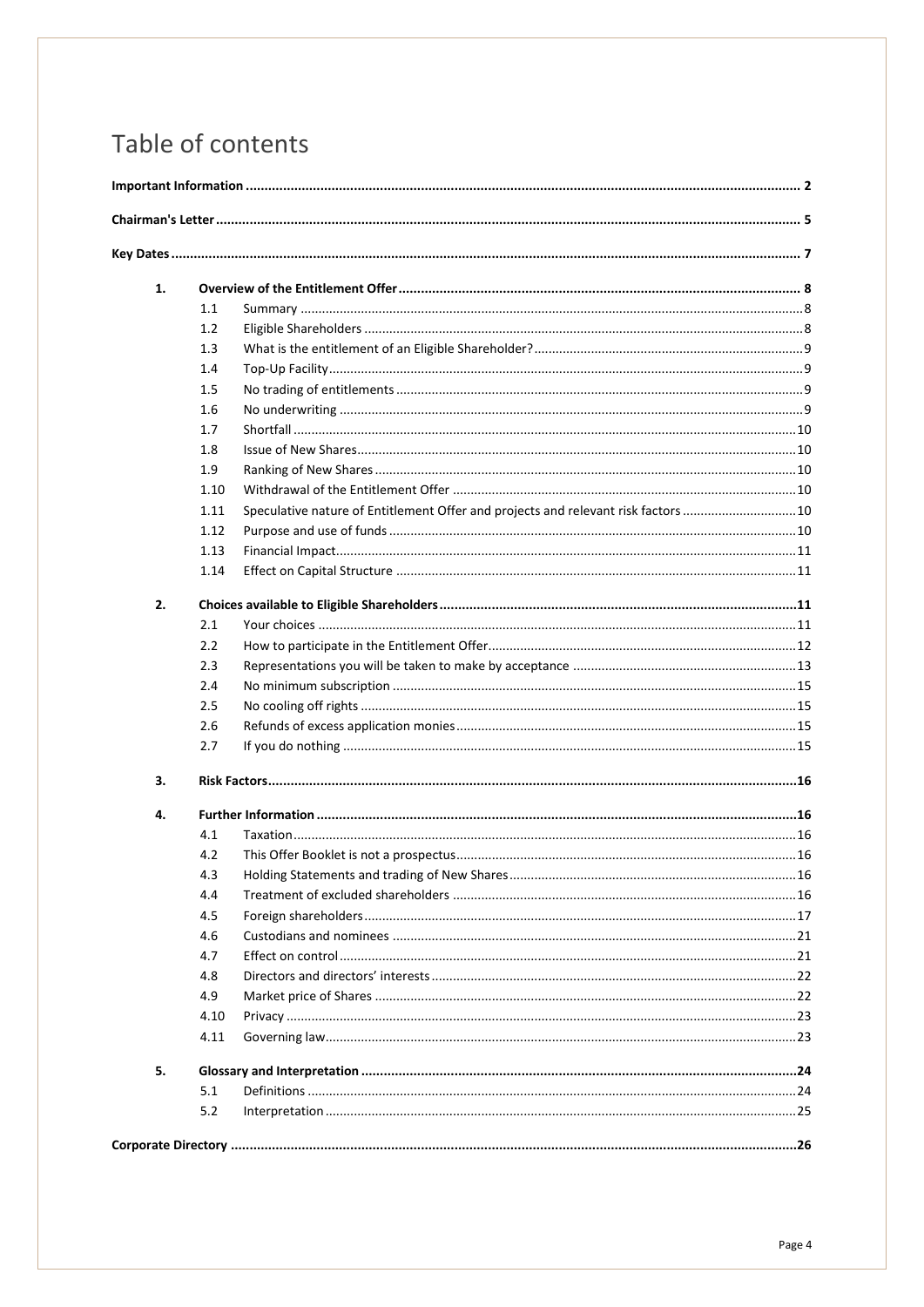

## <span id="page-4-0"></span>**Chairman's Letter**

6 December 2021

Dear Fellow Shareholder

On behalf of the Board of White Rock Minerals Limited (**White Rock**), it is my pleasure to invite you to participate in a pro rata, non-renounceable entitlement offer of 1 new fully paid ordinary share in White Rock (**New Shares**) for every 4 Shares held by you on the Record Date (7.00 pm (Melbourne time) on 13 December 2021 (**Record Date**) at an issue price of \$0.24 (24 cents) per New Share (**Entitlement Offer**) to raise approximately \$9 million (before costs).

On 6 December 2021, White Rock announced an equity raising of approximately \$11 million, comprising a placement to certain institutional and sophisticated investors to raise approximately \$2.25 million (**Placement**) and the Entitlement Offer (together, the **Equity Raising**). The Placement is due to be completed on 10 December 2021. This Offer Booklet relates to the Entitlement Offer.

Funds raised from the Equity Raising (after costs) will be used for:

- in-mine and regional exploration activities at its high-grade Woods Point Gold Project in Victoria;
- recapitalisation of the Morning Star gold mine and gold processing facility and for care and maintenance of the mine; and
- working capital.

#### **Overview of Entitlement Offer**

The Entitlement Offer is being made to all eligible shareholders as defined in section [1.2](#page-7-2) (**Eligible Shareholders**) who are registered as a holder of White Rock Shares as at 7.00 pm (Melbourne time) on 13 December 2021.

Each Director who holds shares in White Rock, or controls an entity that holds shares in White Rock, intends to participate in the Entitlement Offer for all of their respective entitlements.

Under the Entitlement Offer, Eligible Shareholders have the opportunity to subscribe for 1 New Share for every 4 Shares of which they are the registered holder at 7.00 pm (Melbourne time) on the Record Date at an issue price of \$0.24 (24 cents) per New Share (**Issue Price**). The Entitlement Offer is non-renounceable. Eligible Shareholders are also invited to apply for additional New Shares in excess of their entitlement under the Top-Up Facility if there is a shortfall between applications received from Eligible Shareholders and the number of New Shares proposed to be issued under the Entitlement Offer.

Viriathus Capital Pty Ltd and Henslow Pty Ltd are acting as joint lead managers to the Entitlement Offer (**Lead Managers**). The Entitlement Offer is not underwritten. The directors have reserved the right to place any shortfall within 3 months of close of the Entitlement Offer.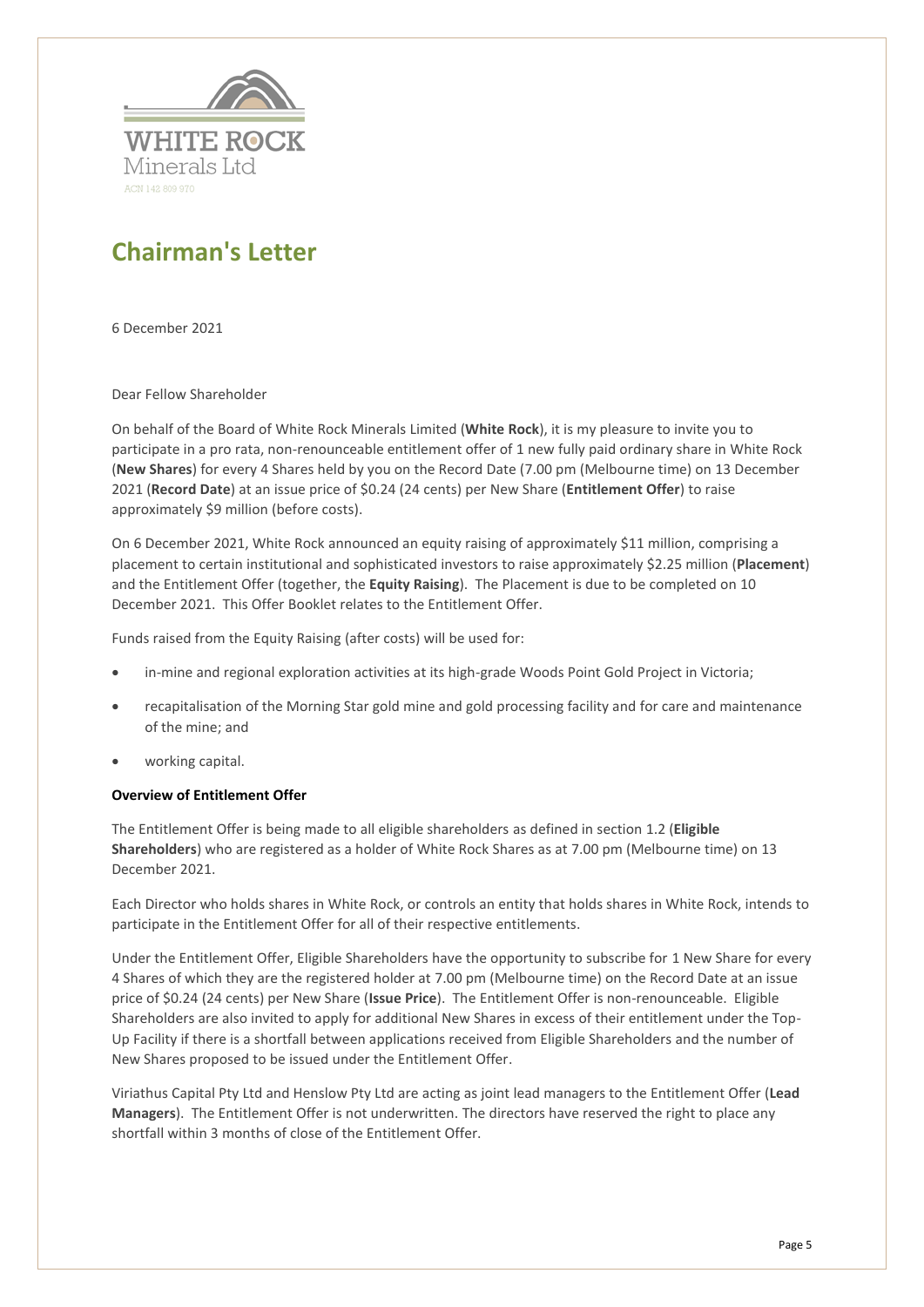

The Issue Price represents a discount of:

- 23% to the price of White Rock shares as at the close of trading on Wednesday, 1 December 2021, being the last day of trading of White Rock shares before the Entitlement Offer was announced;
- 25% to the 7 day volume weighted average price (VWAP) of White Rock shares at \$0.32 (32 cents) prior to the announcement of the Entitlement Offer; and
- 20% to the 15 day volume weighted average price (VWAP) of White Rock shares at \$0.30 (30 cents) prior to the announcement of the Entitlement Offer.

Further information about White Rock is also contained in the Investor Presentation in connection with the Equity Raising, which was released to the ASX on 6 December 2021. A copy of the Investor Presentation is available from the ASX website (www.asx.com.au) and on White Rock's website (www.whiterockminerals.com.au).

#### **Action you should take**

The Entitlement Offer is currently scheduled to close at **5.00 pm (Melbourne time) on** 14 January 2022 (**Closing Date**). If you wish to subscribe for New Shares, you must ensure that your application and payment is received by this time in accordance with the instructions set out in Section [2.2.](#page-11-0)

This Offer Booklet contains important information regarding the Entitlement Offer, and I encourage you to read it carefully before making any investment decision. If you have any questions, you should consult your financial or other professional adviser.

For any enquiries please call Automic Pty Ltd as Share Registry on 1300 288 664 (within Australia) and +61 2 9698 5414 (Overseas), or contact your stockbroker, accountant or other professional adviser.

Peter Lester **Chairman** White Rock Minerals Limited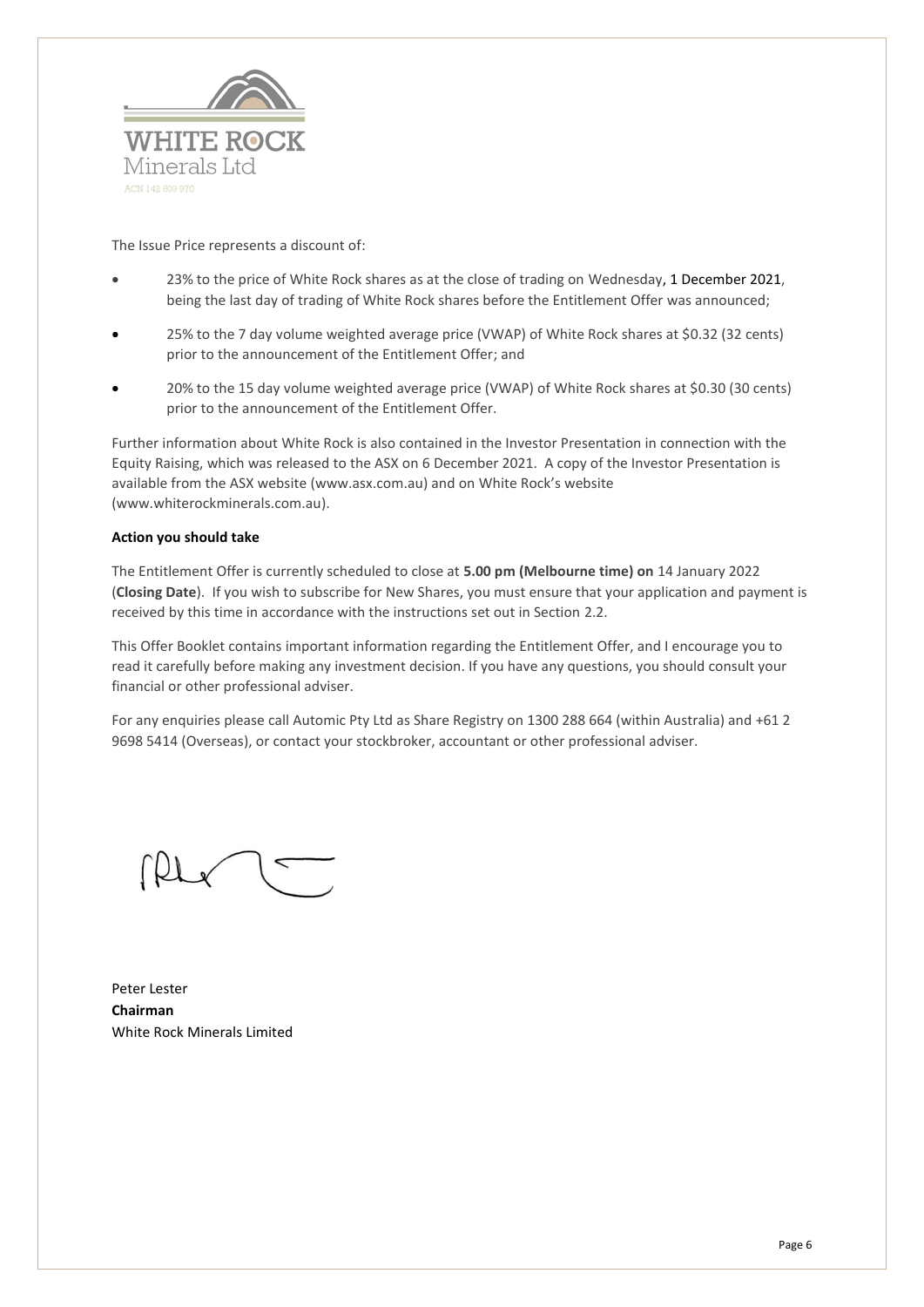# <span id="page-6-0"></span>**Key Dates**

| Event                                                                                                 | <b>Date</b>                                  |
|-------------------------------------------------------------------------------------------------------|----------------------------------------------|
| Announcement of the Entitlement Offer and Placement                                                   | 6 December 2021                              |
| <b>Issue and Allotment of Placement Shares</b>                                                        | 10 December 2021                             |
| Shares traded on an "ex" entitlement basis                                                            | 10 December 2021                             |
| Record Date for eligibility to participate in the Entitlement Offer                                   | 7.00 pm (Melbourne time) 13<br>December 2021 |
| Despatch of Entitlement Offer Booklet and Entitlement and Acceptance<br>Form to Eligible Shareholders | 14 December 2021                             |
| <b>Entitlement Offer opens</b>                                                                        | 14 December 2021                             |
| <b>Entitlement Offer closes</b>                                                                       | 5.00 pm (Melbourne time) 14<br>January 2022  |
| New Shares quoted on deferred settlement basis                                                        | 17 January 2022                              |
| Shortfall (if any) announced to ASX                                                                   | 21 January 2022                              |
| Issue of New Shares and despatch of Holding Statements                                                | 21 January 2022                              |
| New Shares commence trading on a normal settlement                                                    | 24 January 2022                              |

Dates and times in this Offer Booklet are indicative only and subject to change. Any material changes will be notified to ASX. All dates and times are references to Melbourne time. White Rock reserves the right to amend any or all of these dates and times, subject to the Corporations Act, the ASX Listing Rules and other applicable laws and regulations.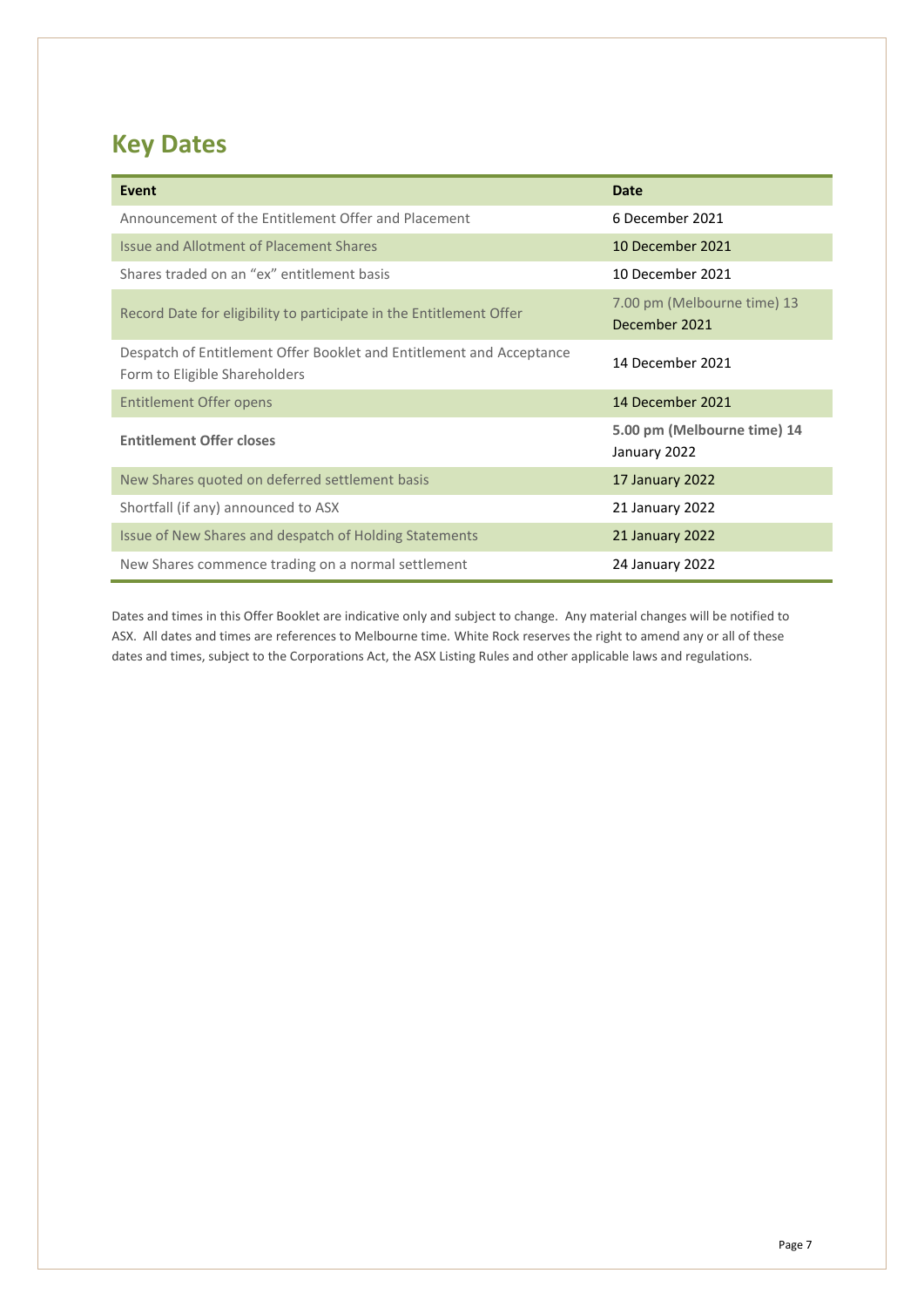# <span id="page-7-0"></span>**1. Overview of the Entitlement Offer**

#### <span id="page-7-1"></span>**1.1 Summary**

The Entitlement Offer is a pro rata non-renounceable rights offer to Eligible Shareholders of 1 New Share for every 4 Shares held at an issue price of \$0.24 (24 cents) per New Share (**Issue Price**) to raise up to approximately \$9 million before costs and expenses.

Eligible Shareholders are entitled to subscribe for 1 New Share for every 4 Shares held by them at 7.00 pm (Melbourne time) on the Record Date (13 December 2021).

The Entitlement Offer is non-renounceable, which means that to the extent that any entitlement under the Entitlement Offer is not taken up by any Eligible Shareholder prior to the Closing Date, the entitlement will lapse.

No brokerage fees are payable by Eligible Shareholders who exercise their entitlement.

The choices available to Eligible Shareholders in respect of the Entitlement Offer are described in Sectio[n 2.](#page-10-2)

The Entitlement Offer is currently scheduled to close at 5.00 pm (Melbourne time) on 14 January 2022.

#### <span id="page-7-2"></span>**1.2 Eligible Shareholders**

Unless the Company otherwise determines, the Entitlement Offer is being made under this Offer Booklet and the Associated Offer Announcements and the Entitlement and Acceptance Form only to those Shareholders (**Eligible Shareholders**) who:

- (a) are registered as a holder of White Rock's Shares as at the Record Date;
- (b) have a registered address in Australia or New Zealand or is a Shareholder that White Rock otherwise determines is eligible to participate;
- (c) are not in the United States and are not acting for the account or benefit of a person in the United States (to the extent such person holds Shares for the account or benefit of such persons in the United States); and
- (d) are eligible under all applicable securities laws to receive an offer under the Entitlement Offer without a prospectus or other disclosure document or any lodgement, filing, registration or qualification.

Shareholders who are not Eligible Shareholders are Ineligible Shareholders.

Concurrently with the Entitlement Offer being made under this Offer Booklet, the Associated Offer Announcements and the Entitlement and Acceptance Form, White Rock is making an offer of New Shares to certain eligible shareholders that are in the United States pursuant to an exemption from the registration requirements of the Securities Act under Section 4(a)(2) thereof. For the avoidance of doubt, any shareholder and any other person that are in the United States or are acting for the benefit of a person in the United States is not permitted to subscribe for and purchase New Shares under the Entitlement Offer being made under this Offer Booklet, the Associated Offer Announcements and the Entitlement and Acceptance Form.

White Rock is of the view that it is unreasonable to make an offer under the Entitlement Offer to shareholders outside of the above jurisdictions having regard to:

(a) the number of Shareholders outside of those jurisdictions as a proportion of total Shareholders in White Rock;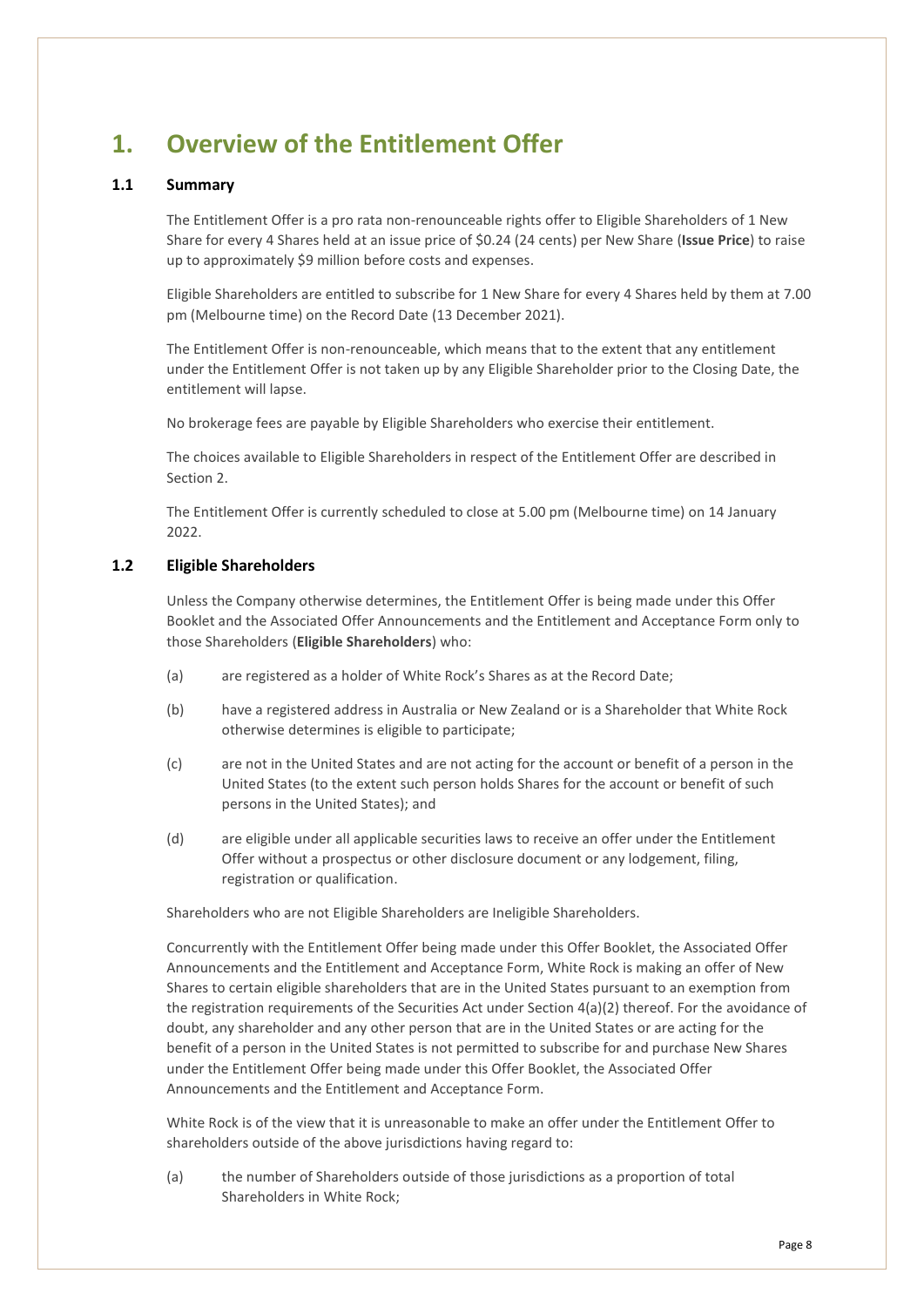- (b) the number and value of the New Shares that would have been offered to those Shareholders outside of those jurisdictions; and
- (c) the cost of complying with the legal requirements and requirements of regulatory authorities in the overseas jurisdictions.

#### <span id="page-8-0"></span>**1.3 What is the entitlement of an Eligible Shareholder?**

The number of New Shares to which you are entitled under the Entitlement Offer is shown in the personalised Entitlement and Acceptance Form which accompanies this Offer Booklet. In calculating each Eligible Shareholder's entitlement, fractional entitlements to New Shares have been rounded up to the nearest whole number of New Shares. Eligible Shareholders can subscribe for all, or part, of their pro rata entitlement under the Entitlement Offer. Detailed instructions on how to accept all, or part of, your pro rata entitlement are set out in Section [2.](#page-10-2)

Please note that if you choose not to take up your pro rata entitlement, your percentage shareholding in White Rock will be diluted to the extent that the Entitlement Offer is taken up by other persons.

#### <span id="page-8-1"></span>**1.4 Top-Up Facility**

Eligible Shareholders may, in addition to taking up their entitlements in full, apply for additional New Shares (**Additional Shares**) in excess of their entitlement (**Top-Up Facility**). Additional Shares will only be available where there is a shortfall between applications received from Eligible Shareholders and the number of New Shares proposed to be issued under the Entitlement Offer (**Shortfall**). Additional Shares will be issued at the Issue Price of \$0.24 (24 cents) per New Share.

The issue of Additional Shares under the Top-Up Facility is at the discretion of the Directors. Should such applications exceed the number of New Shares available, the Directors reserve full discretion as to the allocation of Additional Shares under the Top-Up Facility.

In particular, the Directors reserve the right to issue to an Eligible Shareholder a lesser number of Additional Shares under the Top-Up Facility than the number for which the Applicant applies, or to reject an Application, or to not proceed with placing Additional Shares under the Top-Up Facility.

Where an application for Additional Shares under the Top-Up Facility is unsuccessful, in whole or in part, relevant application monies will be refunded by the Company (without interest) in accordance with the provisions of the Corporations Act.

The Directors will not exercise their discretion to allocate Additional Shares under the Top-Up Facility in a way that results in a Shareholder's voting power exceeding 19.9% of the Company's Shares.

No Additional Shares will be issued to related parties of the Company.

If you wish to subscribe for Additional Shares in addition to your entitlement then you should nominate the maximum number of Additional Shares you wish to subscribe for on the Entitlement and Acceptance Form and make corresponding payment for your full entitlement plus the Additional Shares (at \$0.24 (24 cents) per Additional Share).

#### <span id="page-8-2"></span>**1.5 No trading of entitlements**

Entitlements under the Entitlement Offer are non-renounceable and will not be tradeable on the ASX or otherwise transferable. Shareholders who do not take up their entitlement in full will not receive any value in respect of that part of the entitlement that they do not take up.

#### <span id="page-8-3"></span>**1.6 No underwriting**

The Entitlement Offer is not underwritten.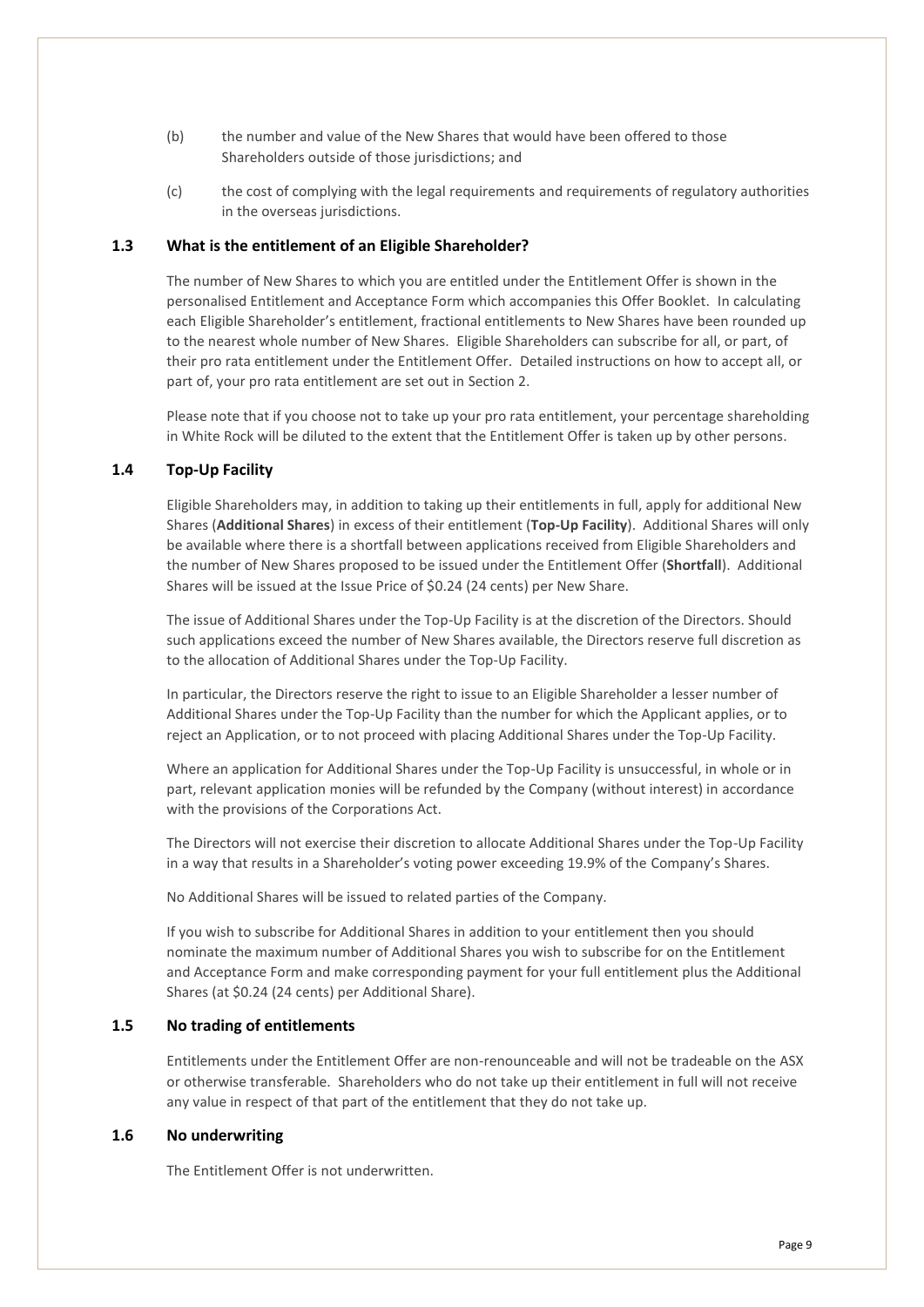#### <span id="page-9-0"></span>**1.7 Shortfall**

If there remains any shortfall of New Shares taken up by Eligible Shareholders under the Entitlement Offer (including the Top-Up Facility) (**Shortfall Offer Shares**), the Directors reserve the right to issue all or any of the Shortfall Offer Shares at their discretion (**Shortfall Offer**).

The allocation policy of the Directors in respect of the Shortfall Offer will be to place the Shortfall Offer Shares to sophisticated and professional investors at their absolute discretion in consultation with the Lead Managers. The Directors will not allocate Shortfall Offer Shares under the Shortfall Offer to any investor where the issue of Shortfall Offer Shares to that investor would, so far as the Directors are aware, result in them having voting power of more than 19.9% in the Company's Shares.

Any Shortfall Offer Shares issued under the Shortfall Offer must be issued no later than 3 months after the Closing Date of the Entitlement Offer and the issue price of Shortfall Offer Shares will be the same as the Issue Price under the Entitlement Offer.

Sophisticated or professional investors wishing to participate in the Shortfall Offer should contact the Lead Managers on 1300 509 924 (Viriathus Capital Pty Ltd) or on +61 3 8622 3333 (Henslow Pty Ltd).

#### <span id="page-9-1"></span>**1.8 Issue of New Shares**

White Rock currently expects that New Shares will be issued on 21 January 2022. The issue of New Shares will only be made after permission for their quotation on ASX has been obtained. The fact that New Shares have been admitted to quotation on ASX is not to be taken in any way as an indication of the merits of White Rock or the New Shares.

#### <span id="page-9-2"></span>**1.9 Ranking of New Shares**

When issued, the New Shares will be fully paid and will rank equally with existing Shares.

#### <span id="page-9-3"></span>**1.10 Withdrawal of the Entitlement Offer**

White Rock reserves the right to withdraw all or part of the Entitlement Offer, and this Offer Booklet, at any time, subject to applicable laws. In that case, White Rock will refund application monies in relation to New Shares not already issued in accordance with the Corporations Act and without payment of interest.

To the fullest extent permitted by law, you agree that any application monies paid by you to White Rock will not entitle you to receive any interest and that any interest earned in respect of application monies will belong to White Rock.

#### <span id="page-9-4"></span>**1.11 Speculative nature of Entitlement Offer and projects and relevant risk factors**

In deciding whether to take up some or all of your entitlements under the Entitlement Offer, you should:

- (a) have regard to the high risk, speculative nature of White Rock's projects and activities and to the risks discussed in Sectio[n 3](#page-15-0) of this Offer Booklet and the section headed "Summary of Key Risks" of the Investor Presentation lodged with ASX on 6 December 2021; and
- (b) read this Offer Booklet carefully and in its entirety and have regard to your own investment parameters, and if required, obtain independent professional investment advice, before deciding to invest in White Rock.

#### <span id="page-9-5"></span>**1.12 Purpose and use of funds**

White Rock intends to use the funds from the equity raising for: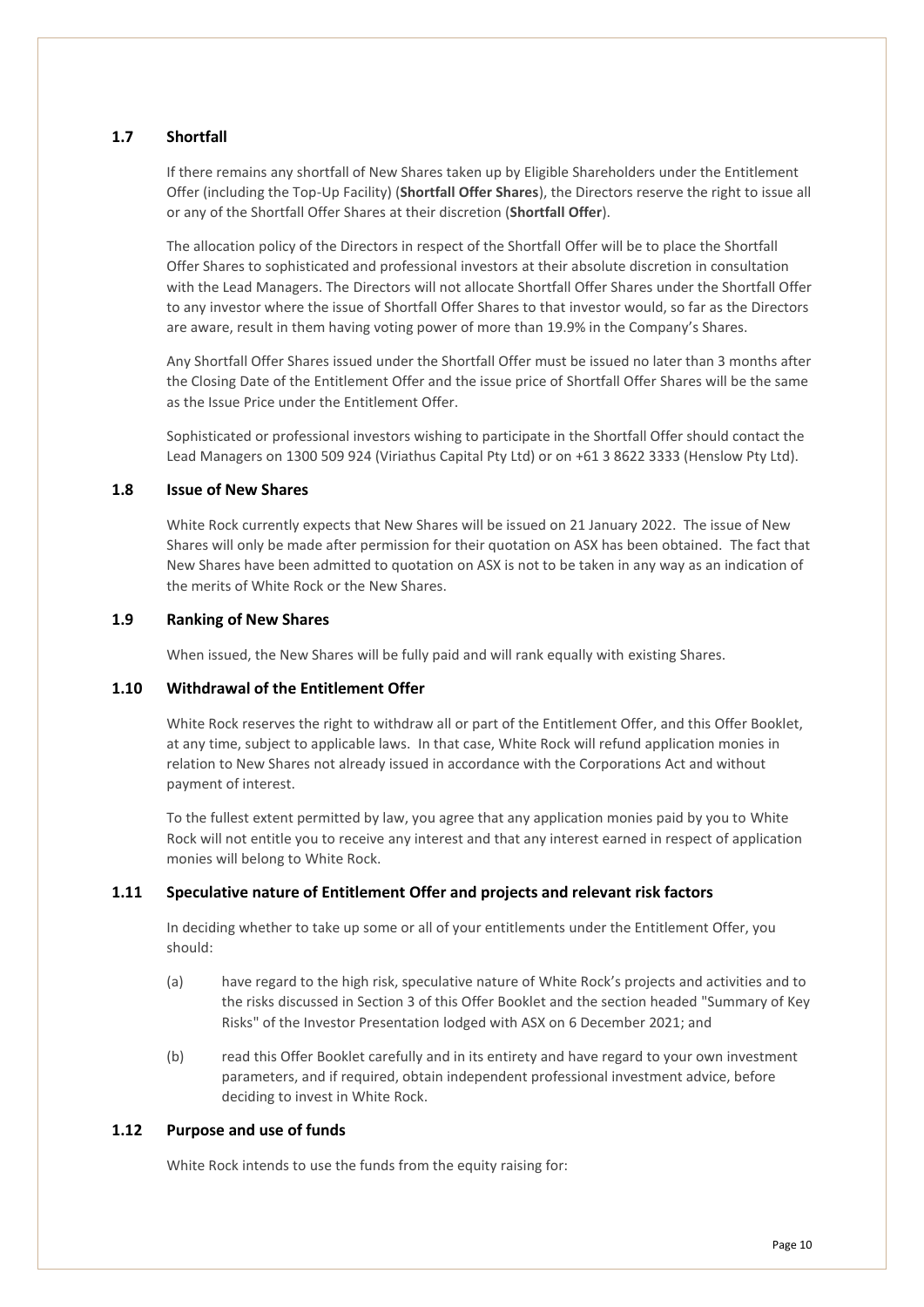- (a) in-mine and regional exploration activities at its high-grade gold Woods Point Gold Project in Victoria;
- (b) recapitalisation of the Morning Star gold mine and gold processing facility and for care and maintenance of the mine; and
- (c) working capital.

Further details are set out in the Investor Presentation lodged with ASX on 6 December 2021, which is available from the ASX website (www.asx.com.au) and on White Rock's website (www.whiterockminerals.com.au).

#### <span id="page-10-0"></span>**1.13 Financial Impact**

The proceeds from the Equity Raising, before allowing for costs and expenses, will amount to up to approximately \$11 million (assuming the Entitlement Offer is fully subscribed).

#### <span id="page-10-1"></span>**1.14 Effect on Capital Structure**

The principal effect of the Equity Raising on White Rock's issued share capital will be to increase the total number of issued Shares. The following table sets out the number of issued Shares on the Announcement Date and, subject to the rounding of fractional entitlements under the Entitlement Offer, the total number of issued Shares at the completion of the Entitlement Offer:

| <b>Shares</b>                                                | <b>Number</b>      |
|--------------------------------------------------------------|--------------------|
| Shares on issue at the Announcement Date                     | 142,465,772        |
| Shares offered under the Placement                           | 9,375,000          |
| Shares offered under the Entitlement Offer                   | Up to 37,960,193*  |
| Total Shares on issue on completion of the Entitlement Offer | Up to 189,800,965* |

\* This assumes the Entitlement Offer is fully subscribed. The number of New Shares to be issued under the Entitlement Offer is also subject to the rounding of fractional entitlements to New Shares.

### <span id="page-10-2"></span>**2. Choices available to Eligible Shareholders**

#### <span id="page-10-3"></span>**2.1 Your choices**

Before taking any action, you should read this Offer Booklet in its entirety and, if you have any questions, consult your financial or other professional adviser. If you are an Eligible Shareholder, the following choices are available to you: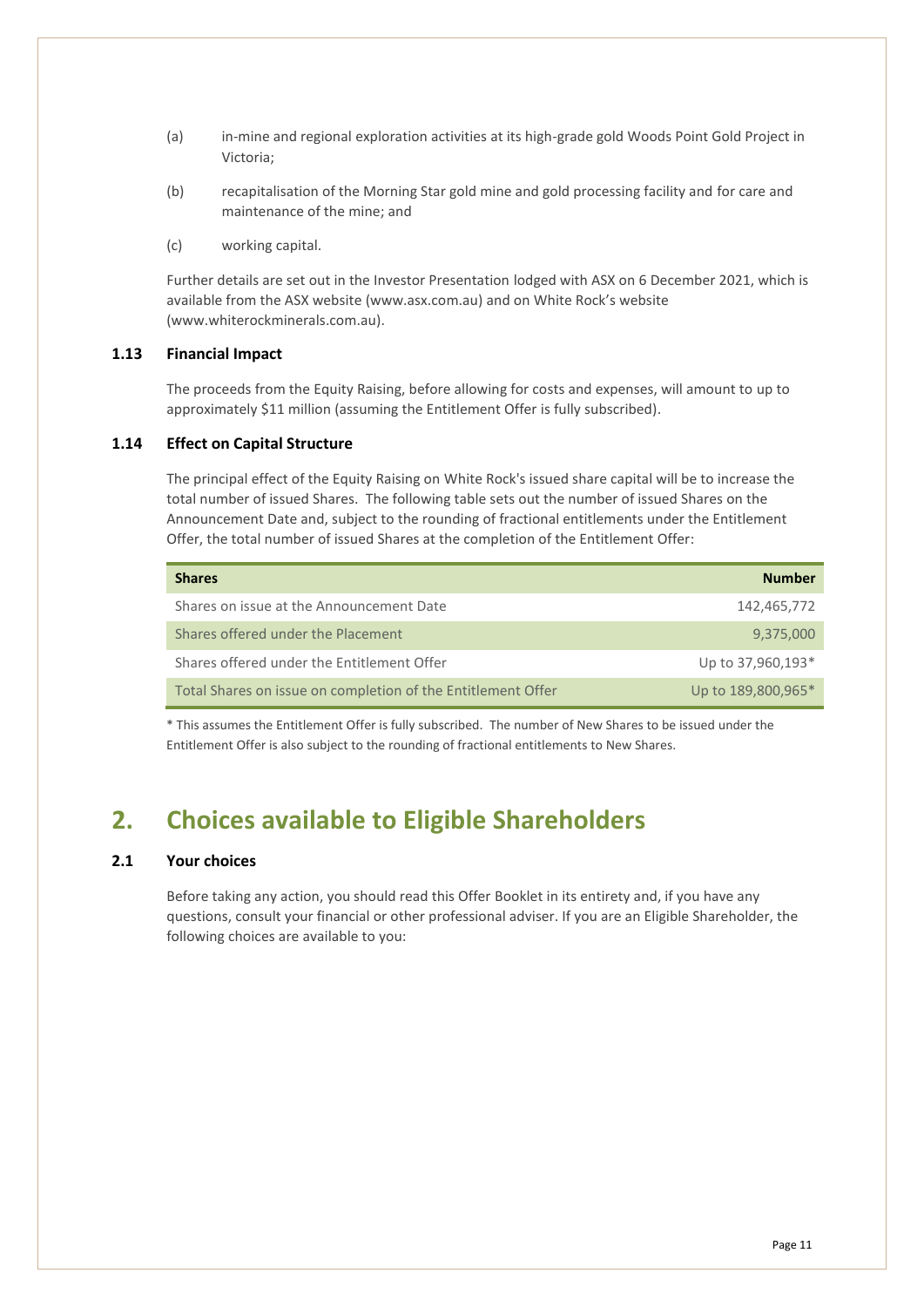| <b>Option</b>                                                                                                            | <b>See Section</b> |
|--------------------------------------------------------------------------------------------------------------------------|--------------------|
| Take up all of your entitlement under the Entitlement Offer                                                              | 2.2(a)             |
| Take up part of your entitlement under the Entitlement Offer                                                             | 2.2(b)             |
| Take up all of your entitlement under the Entitlement Offer and apply for<br>Additional Shares under the Top-Up Facility | 2.2(c)             |
| Take no action                                                                                                           | 2.7                |

#### <span id="page-11-1"></span><span id="page-11-0"></span>**2.2 How to participate in the Entitlement Offer**

#### **(a) Taking up all of your entitlement**

If you wish to accept your full entitlement:

- (i) refer to the entitlement and Acceptance Form which specifies the payment amount for your full entitlement; and
- (ii) make payment by BPAY® or EFT for your full entitlement by following the instructions on the Entitlement and Acceptance Form.

#### <span id="page-11-2"></span>**(b) Taking up part of your entitlement**

If you only wish to accept part of your entitlement:

- (i) calculate the payment amount for the portion of your entitlement that you wish to take up in accordance with the partial entitlement section of the Entitlement and Acceptance Form; and
- **(ii)** make payment by BPAY® or EFT for that portion of your entitlement by following the instructions on the Entitlement and Acceptance Form.

#### **(c) Applying for Additional Shares under the Top-Up Facility**

If you accept your full entitlement and wish to apply for Additional Shares in excess of your entitlement:

- (i) refer to the Top-Up Facility section in your Entitlement and Acceptance Form; and
- (ii) make payment by BPAY® or EFT of the total payment amount for your full entitlement AND your participation in the Top-Up Facility by following the instructions on the Entitlement and Acceptance Form.

Your application for additional New Shares may not be successful (wholly or partially). The decision in relation to the number of additional New Shares in excess of your entitlement to be allocated to you will be final. No interest will be paid on any application monies received and returned.

#### **(d) Payment**

The Issue Price of \$0.24 (24 cents) per New Share is payable in full on application.

Payments must be received by 5.00 pm (Melbourne time) on the Closing Date and must be in Australian currency and made by BPAY® or EFT.

Please note that when you pay by BPAY® or EFT:

(i) you do not need to return the Entitlement and Acceptance Form but are taken to have made the declarations on that Entitlement and Acceptance Form;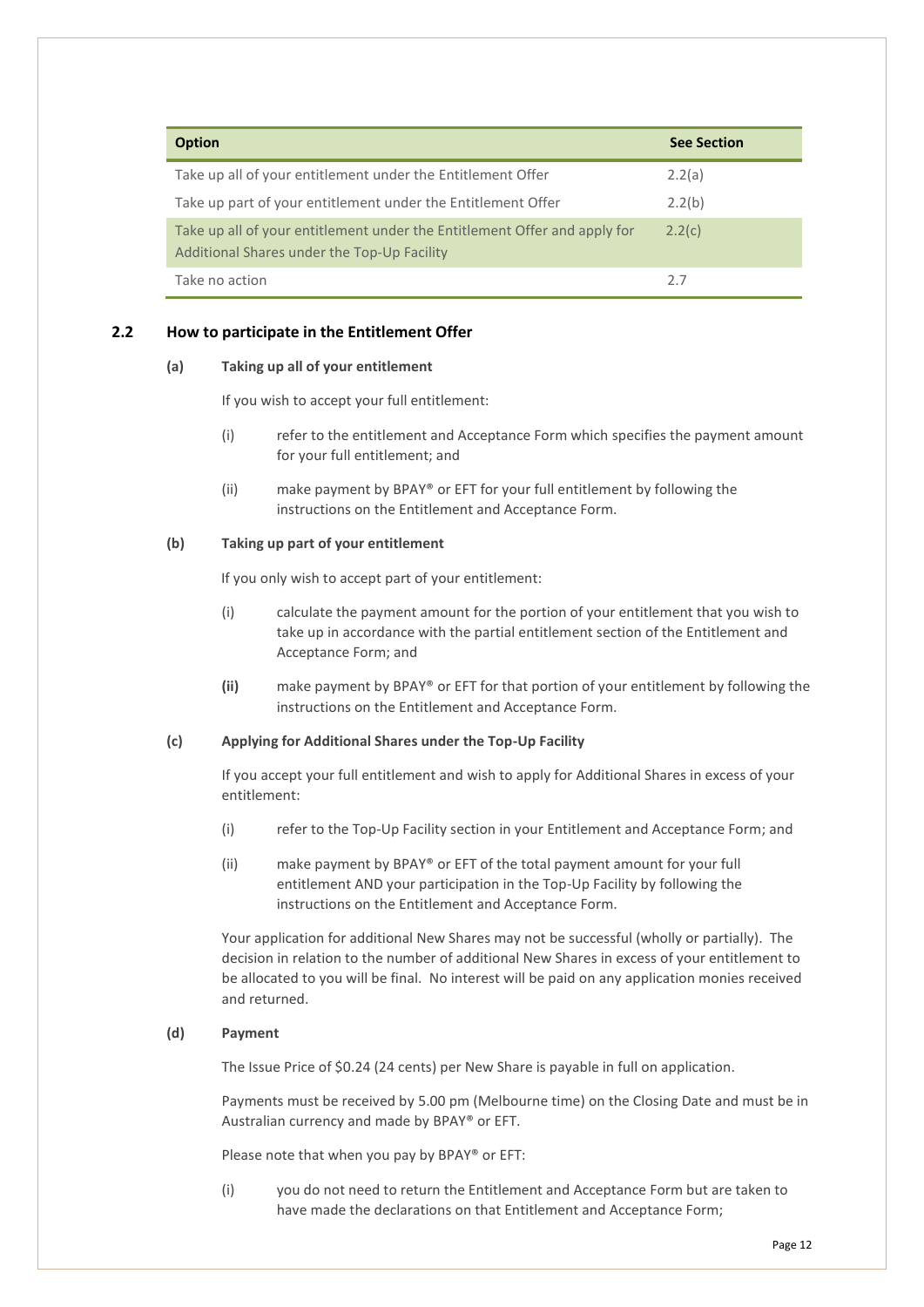- (ii) if you do not pay for your entitlement in full, you are deemed to have taken up your Entitlement in respect of such whole number of New Shares which is covered in full by your application monies;
- (iii) if you pay for more than your full entitlement, you are deemed to have applied for such whole number of Additional Shares which is covered in full by your application monies paid in excess of your full entitlement; and
- (iv) if you have multiple holdings you will have multiple unique reference numbers. To ensure that you receive your Entitlement in respect of each holding, you must use the unique reference number shown on each personalised Entitlement and Acceptance Form when paying for any New Shares that you wish to apply for in respect of that holding. Payments in excess of the amount payable for one holding will not be treated as payment for another holding, and the excess will be refunded to the Applicant without interest.

It is your responsibility to ensure that funds submitted through BPAY® are received by no later than 5.00 pm (Melbourne time) on the Closing Date. Different financial institutions may implement earlier cut-off times with regards to electronic payment, so please take this into consideration when making payment by BPAY®.

Application monies will be held in trust in a subscription account until New Shares are issued. Any interest earned on application monies will be for the benefit of White Rock and will be retained by White Rock irrespective of whether any issue of New Shares takes place.

#### **(e) No return of Entitlement and Acceptance Forms**

In light of the substantial delays in postage times as a result of the COVID-19 pandemic, and the period the Entitlement Offer is open, it is considered unlikely that Entitlement and Acceptance Forms that are posted with a payment by cheque will be received by the Company in time for the Company to accept under the application. In light of this, the Company has resolved that **payments must be made by BPAY® or by EFT** and may not be made by cheque or money order. Your BPAY® or EFT Reference number is unique to your holding.

As such, Applicants **do NOT need to return** their completed Entitlement and Acceptance Forms to the Company.

#### <span id="page-12-0"></span>**2.3 Representations you will be taken to make by acceptance**

By making a payment by BPAY® or EFT, you will be deemed to have:

- (a) acknowledged that you have fully read and understood this Offer Booklet and the Entitlement and Acceptance Form in their entirety and you acknowledge the matters and make the warranties and representations and agreements contained in this Offer Booklet and the Entitlement and Acceptance Form;
- (b) agreed to be bound by the terms of the Entitlement Offer, the provisions of this Offer Booklet and White Rock's constitution;
- (c) authorised White Rock to register you as the holder of the New Shares allotted to you;
- (d) declared that you are over 18 years of age and have full legal capacity and power to perform all your rights and obligations under the Entitlement Offer;
- (e) acknowledged that once White Rock receives your Entitlement and Acceptance Form or any payment of application monies via BPAY® or EFT, you may not withdraw your application or funds provided except as allowed by law;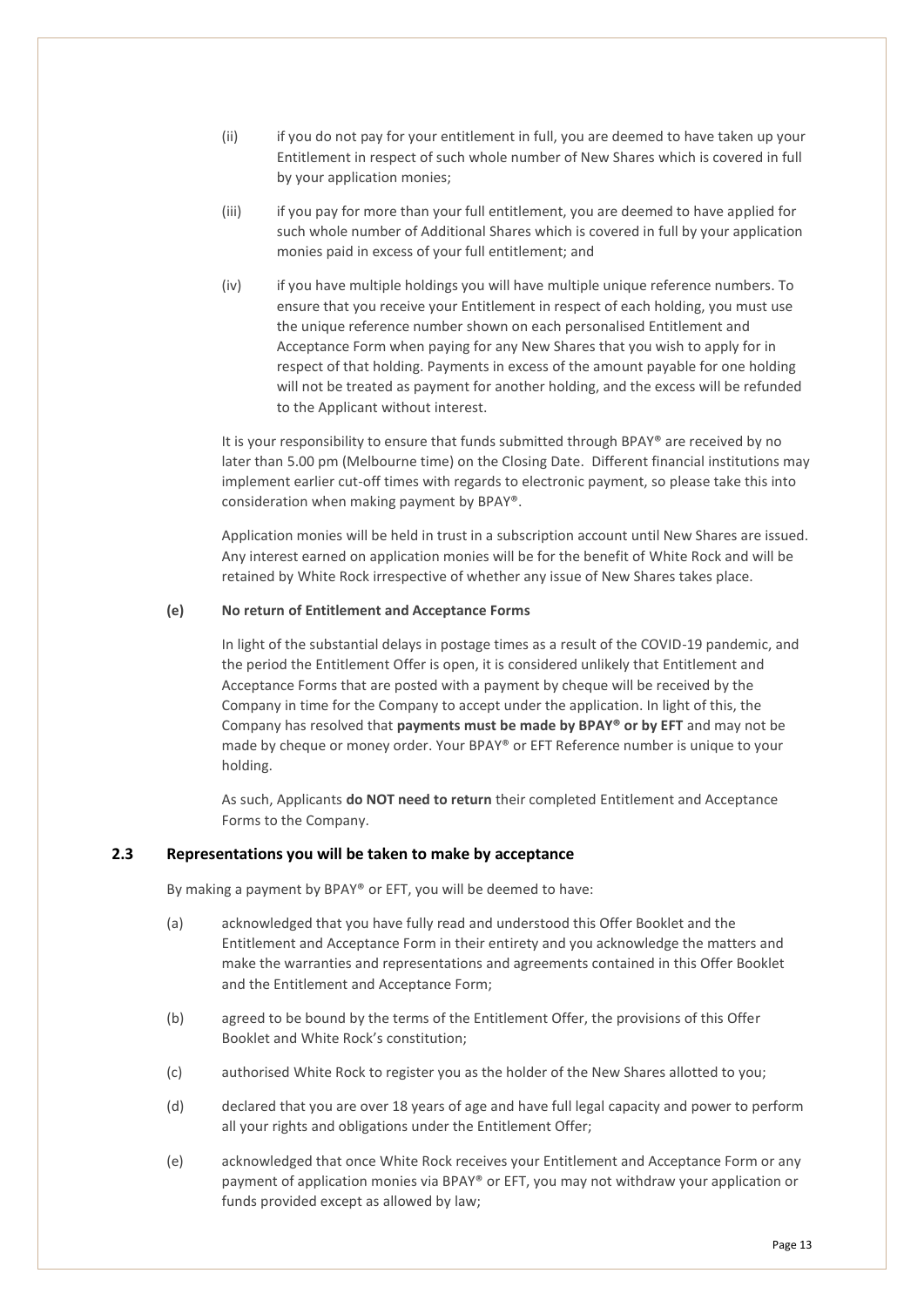- (f) agreed to apply for and be issued up to the number of New Shares and Additional Shares specified in the Entitlement and Acceptance Form, or for which you have submitted payment of any application monies via BPAY® or EFT, at the Issue Price per New Share;
- (g) authorised White Rock, the Share Registry and their respective officers, employees or agents to do anything on your behalf necessary for New Shares to be issued to you;
- (h) declared that you were the registered holder at the Record Date of the Shares indicated in the Entitlement and Acceptance Form as being held by you on the Record Date;
- (i) acknowledged that the information contained in this Offer Booklet and your Entitlement and Acceptance Form is not investment advice nor a recommendation that the New Shares are suitable for you given your investment objectives, financial situation or particular needs;
- (j) acknowledged that this Offer Booklet is not a prospectus, does not contain all of the information that you may require in order to assess an investment in White Rock and is given in the context of White Rock's past and ongoing continuous disclosure announcements to the ASX;
- (k) acknowledged the statement of risks in 'Risk Factors' in Section [3](#page-15-0) of this Offer Booklet and that investments in White Rock are subject to risk;
- (l) acknowledged that none of White Rock or its related bodies corporate, affiliates and none of its or their respective directors, officers, partners, employees, representatives, agents, consultants or advisers, guarantees the performance of White Rock, nor do they guarantee the repayment of capital;
- (m) agreed to provide (and direct your nominee or custodian to provide) any requested substantiation of your eligibility to participate in the Entitlement Offer and your holding of Shares on the Record Date; and
- (n) authorised White Rock to correct any errors in your Entitlement and Acceptance Form.

If you are a sophisticated, professional, institutional or other Shareholder or potential Investor in a jurisdiction outside of Australia or New Zealand and the Entitlement Offer or Shortfall Offer is extended to you, you further warrant, represent and agree that:

- (o) you are not an Ineligible Shareholder and it is lawful for White Rock to extend the Offers to you and for you to accept the Offers without the Company being required to take any further action in the relevant jurisdiction concerned;
- (p) you are responsible for ensuring that your applying for New Shares under the Offers does not breach any laws or regulations in the relevant jurisdiction;
- (q) that there has been no breach of any such laws and regulations and all necessary approvals and consents have been obtained by you to the extension of the Offers to you and your acceptance of the Offers.
- (r) acknowledge that the New Shares have not, and will not be, registered under the Securities Act or the securities laws of any state or other jurisdictions in the United States, and accordingly, the New Shares may not be offered or sold by, directly or indirectly, any person in the United States or persons acting for the account of benefit of a person in the United States, except in a transaction exempt from, or not subject to, the registration requirements of the Securities Act and applicable US state securities laws;
- (s) acknowledge and agree that the information in this Offer Booklet remains subject to change without notice;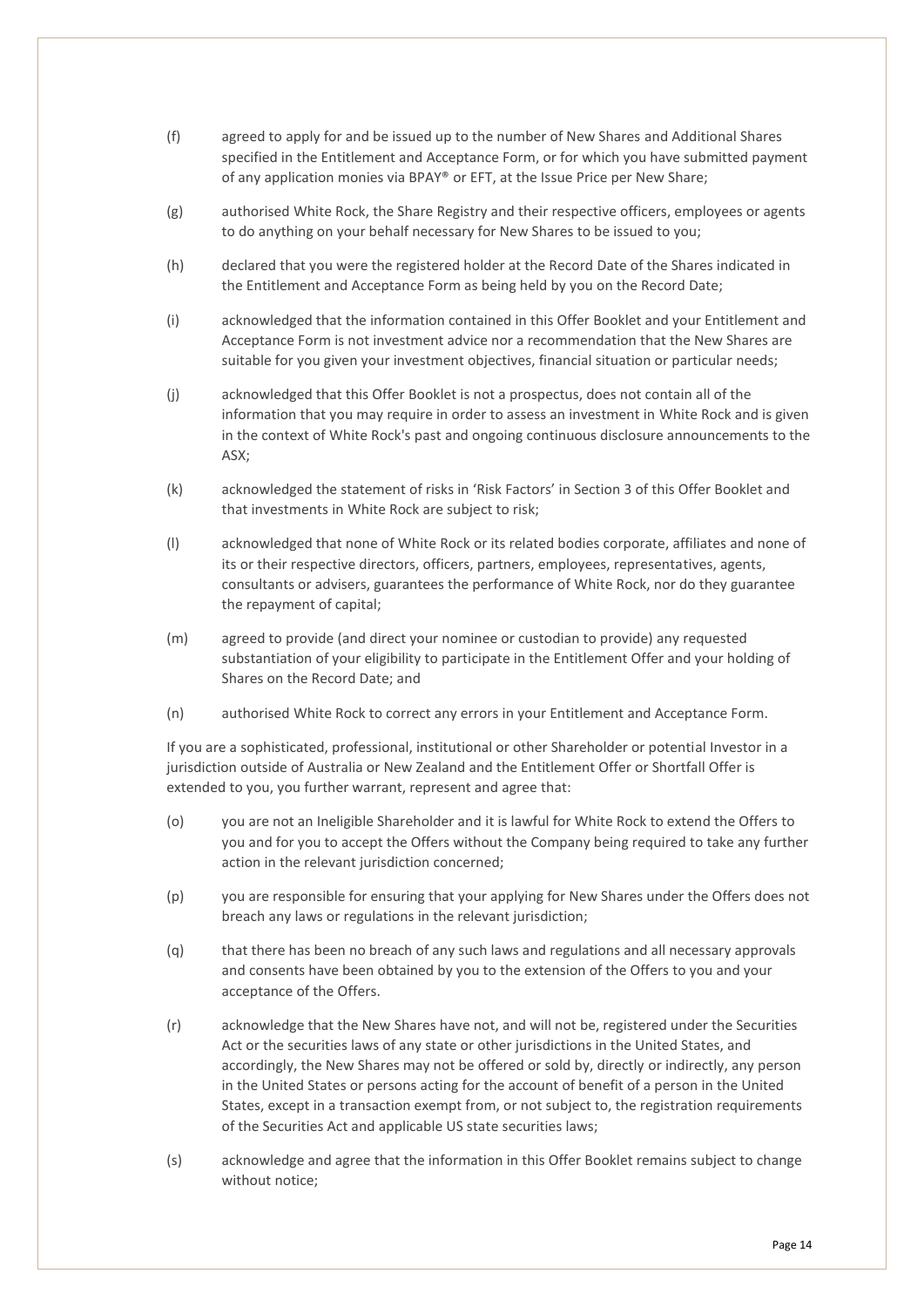- (t) represent and warrant that that you are not in the United States and you are not acting for the account or benefit of a person in the United States (or, in the event that you are acting for the account or benefit of a person in the United States, you are not participating in the Entitlement Offer in respect of that person);
- (u) are subscribing for or purchasing the New Shares outside the United States in an "offshore transaction" (as defined in Rule 902(h) under the Securities Act);
- (v) are not engaged in the business of distributing securities;
- (w) you and each person on whose account you are acting have not and will not send this Offer Booklet, the Entitlement and Acceptance Form or any other materials relating to the Entitlement Offer to any person in the United States or any other country outside Australia and New Zealand;
- (x) if in the future you decide to sell or otherwise transfer the New Shares acquired under the Entitlement Offer you will only do so in "regular way" transactions on ASX where neither you nor any person acting on your behalf knows, or has reason to know, that the sale has been pre-arranged with, or that the purchaser is, in the United States;
- (y) if you are acting as a nominee or custodian, each beneficial holder on whose behalf you are submitting an Entitlement and Acceptance Form (i) is resident in Australia or New Zealand and (ii) is not in the United States and is not acting for the account or benefit of a person in the United States; and
- (z) you make all representations and warranties set out in this Offer Booklet and the Entitlement and Acceptance Form.

#### <span id="page-14-0"></span>**2.4 No minimum subscription**

There is no minimum subscription for an Eligible Shareholder under the Entitlement Offer.

#### <span id="page-14-1"></span>**2.5 No cooling off rights**

Cooling off rights do not apply to an investment in New Shares. You cannot withdraw your application once it has been made.

#### <span id="page-14-2"></span>**2.6 Refunds of excess application monies**

Any application monies received for more than the number of New Shares issued to you will be refunded as soon as reasonably practicable following the close of the Entitlement Offer. No interest will be paid on any application monies. Payment of any refund will be made by cheque and mailed to your address as last recorded in White Rock's register of members.

#### <span id="page-14-3"></span>**2.7 If you do nothing**

If you do not apply for Shares pursuant to the Entitlement Offer, your entitlement under the Entitlement Offer will lapse.

If you do not apply for Shares pursuant to the Entitlement Offer, your percentage ownership in White Rock will be diluted because the issue of New Shares to other Eligible Shareholders under the Entitlement Offer will increase the total number of Shares on issue.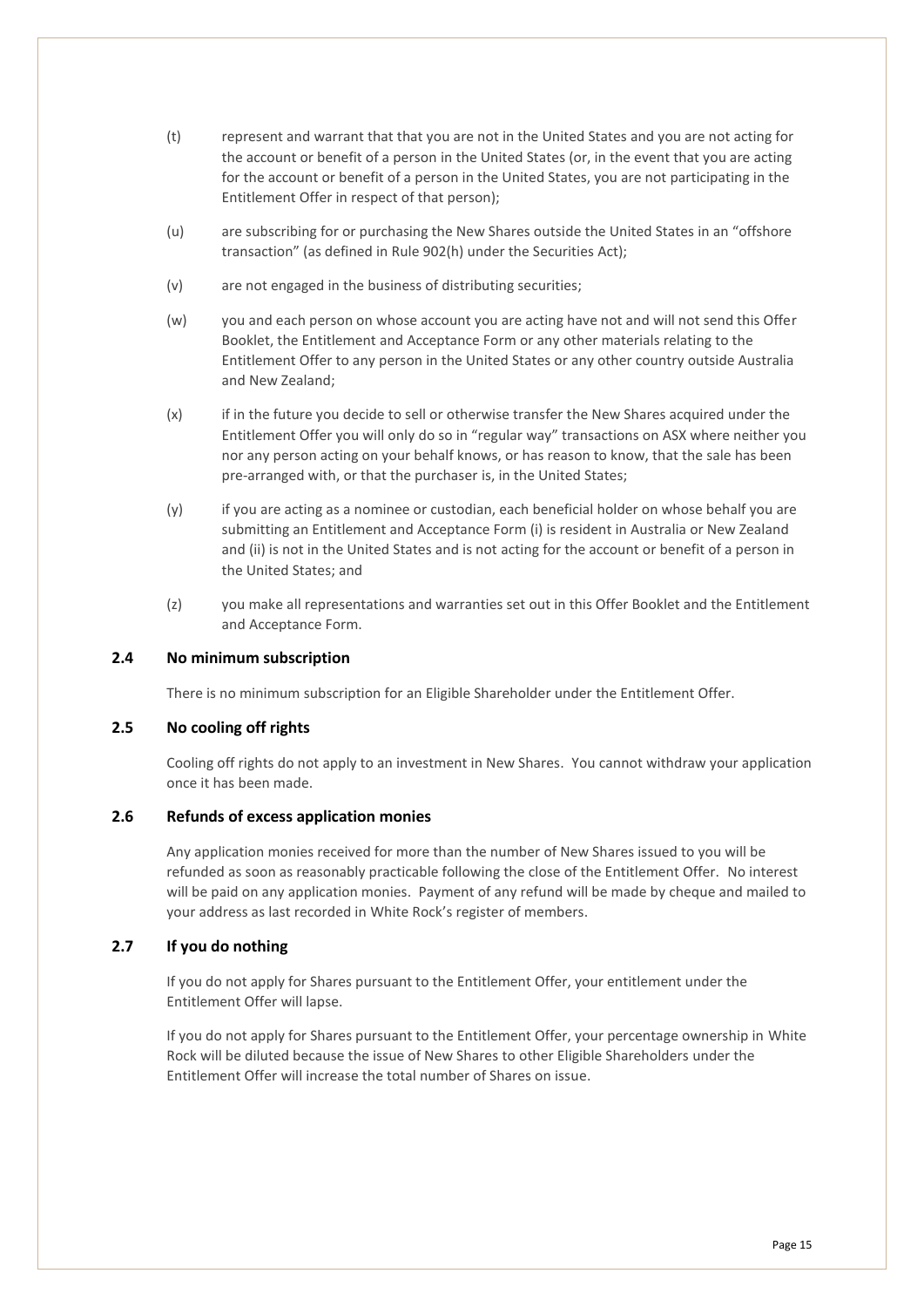# <span id="page-15-0"></span>**3. Risk Factors**

White Rock's activities are subject to a number of risks which may impact future financial performance and the market price at which New Shares trade. Some of these risks can be mitigated by the use of safeguards and appropriate controls. However, others are outside White Rock's control and cannot be mitigated. Therefore, investors who acquire New Shares may be exposed to a number of risks. Broadly, these risks can be classified as risks that are general to investing in the share market and risks specific to an investment in Shares and White Rock's underlying business.

A detailed list of the key risks associated with investing in New Shares is contained in the Investor Presentation in connection with the Equity Raising lodged with ASX on 6 December 2021. A copy of the Investor Presentation is available from the ASX website (www.asx.com.au) and on White Rock's website (www.whiterockminerals.com.au).

This list is not exhaustive and investors should read this Offer Booklet and the Investor Presentation in their entirety before making an investment decision. Investors should also have regard to their own investment objectives and financial circumstances and should consider seeking appropriate independent investment advice before deciding whether to invest in the New Shares.

### <span id="page-15-1"></span>**4. Further Information**

#### <span id="page-15-2"></span>**4.1 Taxation**

Taxation implications of participating in the Entitlement Offer will vary depending on the particular circumstances of individual Eligible Shareholders. Eligible Shareholders are advised to obtain their own professional taxation advice before making a decision in relation to the Entitlement Offer.

#### <span id="page-15-3"></span>**4.2 This Offer Booklet is not a prospectus**

The Entitlement Offer is being conducted in accordance with Section 708AA of the Corporations Act (as modified by ASIC Instrument 2016/84). In general terms, Section 708AA relates to rights issues by certain companies that do not require the preparation of a prospectus or other disclosure document. Accordingly, the level of disclosure in this Offer Booklet is less than the level of disclosure required in a prospectus.

As a result, in deciding whether or not to accept the Entitlement Offer, you should rely on your own knowledge of White Rock, refer to disclosures made by White Rock to the ASX (which are available for inspection on the ASX website www.asx.com.au and on White Rock's website at www.whiterockminerals.com.au) and seek the advice of your financial or professional adviser.

#### <span id="page-15-4"></span>**4.3 Holding Statements and trading of New Shares**

Security holders will be provided with a holding statement, which will set out the number of New Shares allotted to them under this Entitlement Offer. It is your responsibility to determine your holding of New Shares before trading to avoid the risk of selling New Shares you do not own. To the maximum extent permitted by law, White Rock disclaims any liability to persons who trade New Shares before they receive their holding statements, whether on the basis of confirmation of the allocation provided by White Rock or the Registry or otherwise, or who otherwise trade or purport to trade New Shares in error or which they do not hold or are not entitled to.

#### <span id="page-15-5"></span>**4.4 Treatment of excluded shareholders**

This Offer Booklet and the accompanying Entitlement and Acceptance Form are being sent only to shareholders with registered addresses in Australia and New Zealand, or to shareholders in other jurisdictions where White Rock is satisfied that it is lawful to do so. White Rock is of the view that it is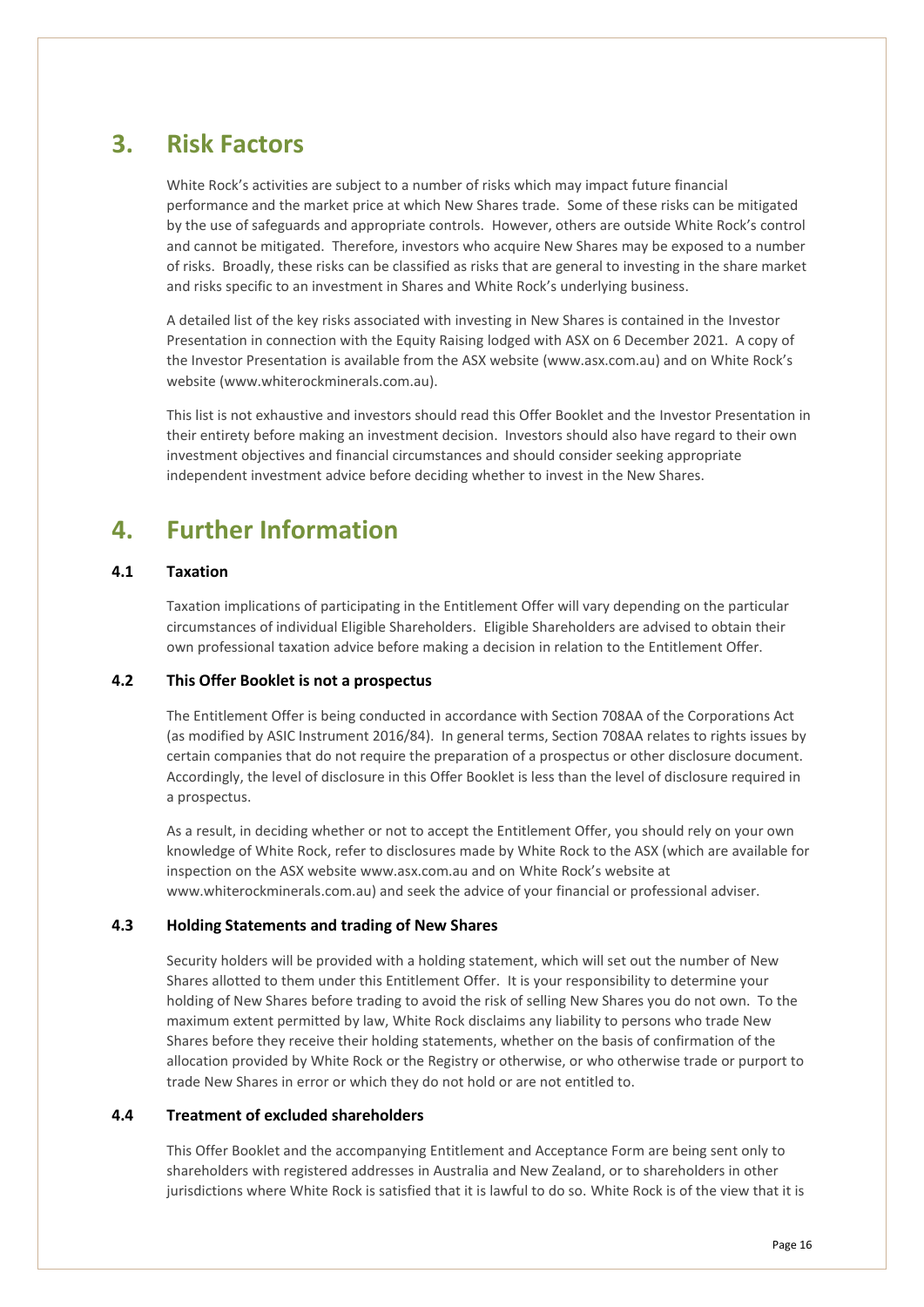unreasonable to extend the offer to other shareholders having regard to their small number and the value of shares which would be offered to them and the cost of complying with the legal requirements and requirements of the regulatory authorities in those overseas jurisdictions.

The information in this Offer Booklet has been prepared to comply with the requirements of the securities laws of Australia. To the extent that you hold shares in White Rock on behalf of another person resident outside Australia, it is your responsibility to ensure that any participation (including for your own account or when you hold shares in White Rock beneficially for another person) complies with all applicable foreign laws and that each beneficial owner on whose behalf you are submitting the personalised Entitlement and Acceptance Form is not in the United States and not acting for the account or benefit of a person in the United States.

This Offer Booklet does not constitute an offer in any jurisdiction in which, or to any person to whom, it would not be lawful to make such an offer. No action has been taken to register or qualify the Entitlement Offer or the New Shares, or otherwise permit the public offering of the New Shares, in any jurisdiction other than Australia and New Zealand.

The distribution of this Offer Booklet and the accompanying Entitlement and Acceptance Form (including an electronic copy) outside Australia may be restricted by law. If you come into possession of this Offer Booklet, you should observe such restrictions and should seek your own advice on such restrictions. Any non-compliance with these restrictions may contravene applicable securities laws.

#### <span id="page-16-0"></span>**4.5 Foreign shareholders**

#### (a) General restrictions

This Offer Booklet and the accompanying Entitlement and Acceptance Form do not constitute an offer in any place in which, or to any person to whom, it would not be lawful to make such an offer. The distribution of this Offer Booklet in jurisdictions outside Australia, and New Zealand may be restricted by law and persons who come into possession of this Offer Booklet outside the above jurisdictions should observe any such restrictions. Any failure to comply with such restrictions may constitute a violation of applicable securities laws. No action has been taken to register or qualify the New Shares or to otherwise permit an offering of New Shares outside Australia.

Return of the Entitlement and Acceptance Form or your BPAY® payment will be taken by White Rock as a representation by you that there has been no breach of any such laws.

#### (b) New Zealand

The New Shares are not being offered to the public within New Zealand other than to existing shareholders of the Company with registered addresses in New Zealand to whom the offer of these securities is being made in reliance on the Financial Markets Conduct Act 2013 and the Financial Markets Conduct (Incidental Offers) Exemption Notice 2021.

This document has been prepared in compliance with Australian law and has not been registered, filed with or approved by any New Zealand regulatory authority. This document is not a product disclosure statement under New Zealand law and is not required to, and may not, contain all the information that a product disclosure statement under New Zealand law is required to contain.

#### (c) Canada (British Columbia, Ontario and Quebec)

This document constitutes an offering of New Shares only in the Provinces of British Columbia, Ontario and Quebec (the "Provinces") and to those persons to whom they may be lawfully distributed in the Provinces, and only by persons permitted to sell such New Shares. This document is not, and under no circumstances is to be construed as, an advertisement or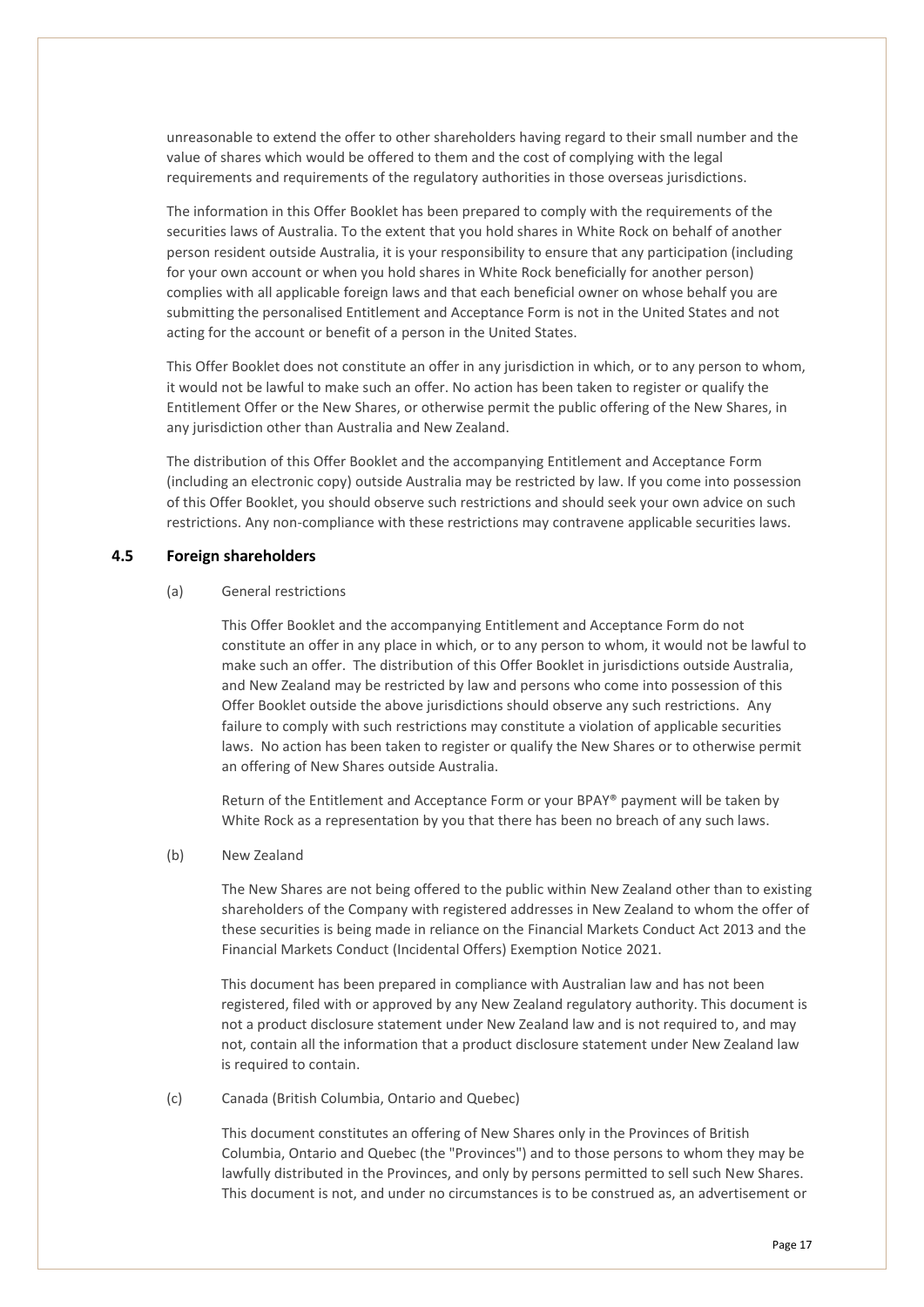a public offering of securities in the Provinces. This document may only be distributed in the Provinces to persons that are "accredited investors" within the meaning of National Instrument 45-106 – Prospectus Exemptions or section 73.3 of the *Securities Act* (Ontario) (collectively "NI 45-106").

No securities commission or similar authority in the Provinces has reviewed or in any way passed upon this document, the merits of the New Shares or the offering of New Shares and any representation to the contrary is an offence.

No prospectus has been, or will be, filed in the Provinces with respect to the offering of New Shares or the resale of such securities. Any person in the Provinces lawfully participating in the offer will not receive the information, legal rights or protections that would be afforded had a prospectus been filed and receipted by the securities regulator in the applicable Province. Furthermore, any resale of the New Shares in the Provinces must be made in accordance with applicable Canadian securities laws which may require resales to be made in accordance with exemptions from dealer registration and prospectus requirements. These resale restrictions may in some circumstances apply to resales of the New Shares outside Canada and, as a result, Canadian purchasers should seek legal advice prior to any resale of the New Shares.

The Company as well as its directors and officers may be located outside Canada and, as a result, it may not be possible for purchasers to effect service of process within Canada upon the Company or its directors or officers. All or a substantial portion of the assets of the Company and such persons may be located outside Canada and, as a result, it may not be possible to satisfy a judgment against the Company or such persons in Canada or to enforce a judgment obtained in Canadian courts against the Company or such persons outside Canada.

Any financial information contained in this document has been prepared in accordance with Australian Accounting Standards and also complies with International Financial Reporting Standards and interpretations issued by the International Accounting Standards Board. Unless stated otherwise, all dollar amounts contained in this document are in Australian dollars.

#### *Statutory rights of action for damages and rescission*

Securities legislation in certain of the Provinces may provide purchasers with, in addition to any other rights they may have at law, rights of rescission or to damages, or both, when an offering memorandum that is delivered to purchasers contains a misrepresentation. These rights and remedies must be exercised within prescribed time limits and are subject to the defenses contained in applicable securities legislation. Prospective purchasers should refer to the applicable provisions of the securities legislation of their respective Province for the particulars of these rights or consult with a legal adviser.

The following is a summary of the statutory rights of rescission or to damages, or both, available to purchasers in Ontario. In Ontario, every purchaser of the New Shares purchased pursuant to this document (other than (a) a "Canadian financial institution" or a "Schedule III bank" (each as defined in NI 45-106), (b) the Business Development Bank of Canada or (c) a subsidiary of any person referred to in (a) or (b) above, if the person owns all the voting securities of the subsidiary, except the voting securities required by law to be owned by the directors of that subsidiary) shall have a statutory right of action for damages and/or rescission against the Company if this document or any amendment thereto contains a misrepresentation. If a purchaser elects to exercise the right of action for rescission, the purchaser will have no right of action for damages against the Company. This right of action for rescission or damages is in addition to and without derogation from any other right the purchaser may have at law. In particular, Section 130.1 of the *Securities Act* (Ontario) provides that, if this document contains a misrepresentation, a purchaser who purchases the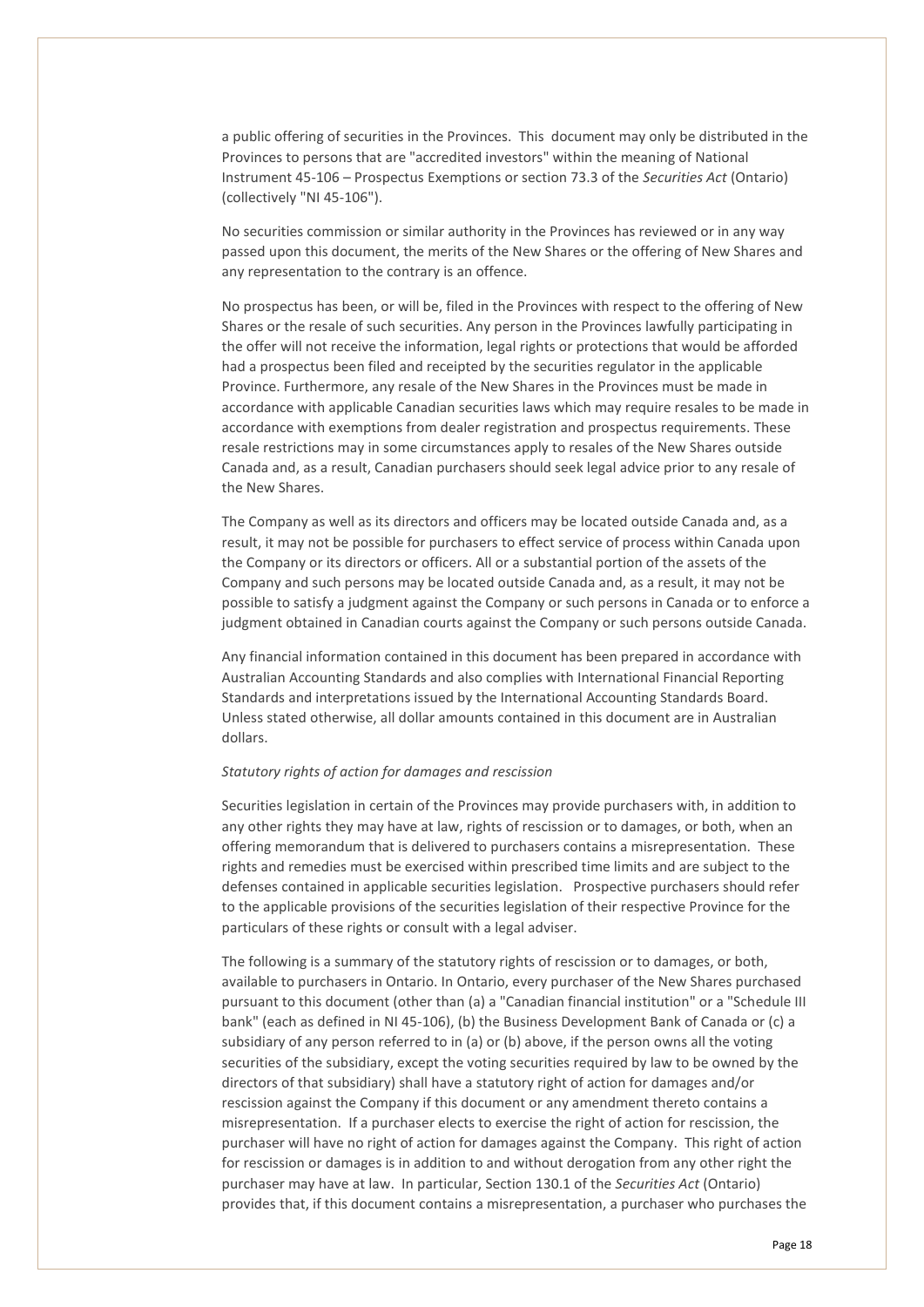New Shares during the period of distribution shall be deemed to have relied on the misrepresentation if it was a misrepresentation at the time of purchase and has a right of action for damages or, alternatively, may elect to exercise a right of rescission against the Company, provided that:

- (a) the Company will not be liable if it proves that the purchaser purchased the New Shares with knowledge of the misrepresentation;
- (b) in an action for damages, the Company is not liable for all or any portion of the damages that the Company proves does not represent the depreciation in value of the New Shares as a result of the misrepresentation relied upon; and
- (c) in no case shall the amount recoverable exceed the price at which the New Shares were offered.

Section 138 of the *Securities Act* (Ontario) provides that no action shall be commenced to enforce these rights more than:

- (a) in the case of any action for rescission, 180 days after the date of the transaction that gave rise to the cause of action; or
- (b) in the case of any action, other than an action for rescission, the earlier of (i) 180 days after the purchaser first had knowledge of the fact giving rise to the cause of action or (ii) three years after the date of the transaction that gave rise to the cause of action.

These rights are in addition to and not in derogation from any other right the purchaser may have.

#### *Certain Canadian income tax considerations*

Prospective purchasers of the New Shares should consult their own tax adviser with respect to any taxes payable in connection with the acquisition, holding, or disposition of the New Shares as any discussion of taxation related matters in this document is not a comprehensive description and there are a number of substantive Canadian tax compliance requirements for investors in the Provinces.

#### *Language of documents in Canada*

Upon receipt of this document, each investor in Canada hereby confirms that it has expressly requested that all documents evidencing or relating in any way to the sale of the New Shares (including for greater certainty any purchase confirmation or any notice) be drawn up in the English language only. *Par la réception de ce document, chaque investisseur canadien confirme par les présentes qu'il a expressément exigé que tous les documents faisant foi ou se rapportant de quelque manière que ce soit à la vente des valeurs mobilières décrites aux présentes (incluant, pour plus de certitude, toute confirmation d'achat ou tout avis) soient rédigés en anglais seulement*.

(d) European Union (Belgium, Germany and the Netherlands)

This document has not been, and will not be, registered with or approved by any securities regulator in Belgium, Germany or the Netherlands. Accordingly, this document may not be made available, nor may the New Shares be offered for sale, in Belgium, Germany or the Netherlands except in circumstances that do not require a prospectus under Article 1(4) of Regulation (EU) 2017/1129 of the European Parliament and the Council of the European Union (the "Prospectus Regulation").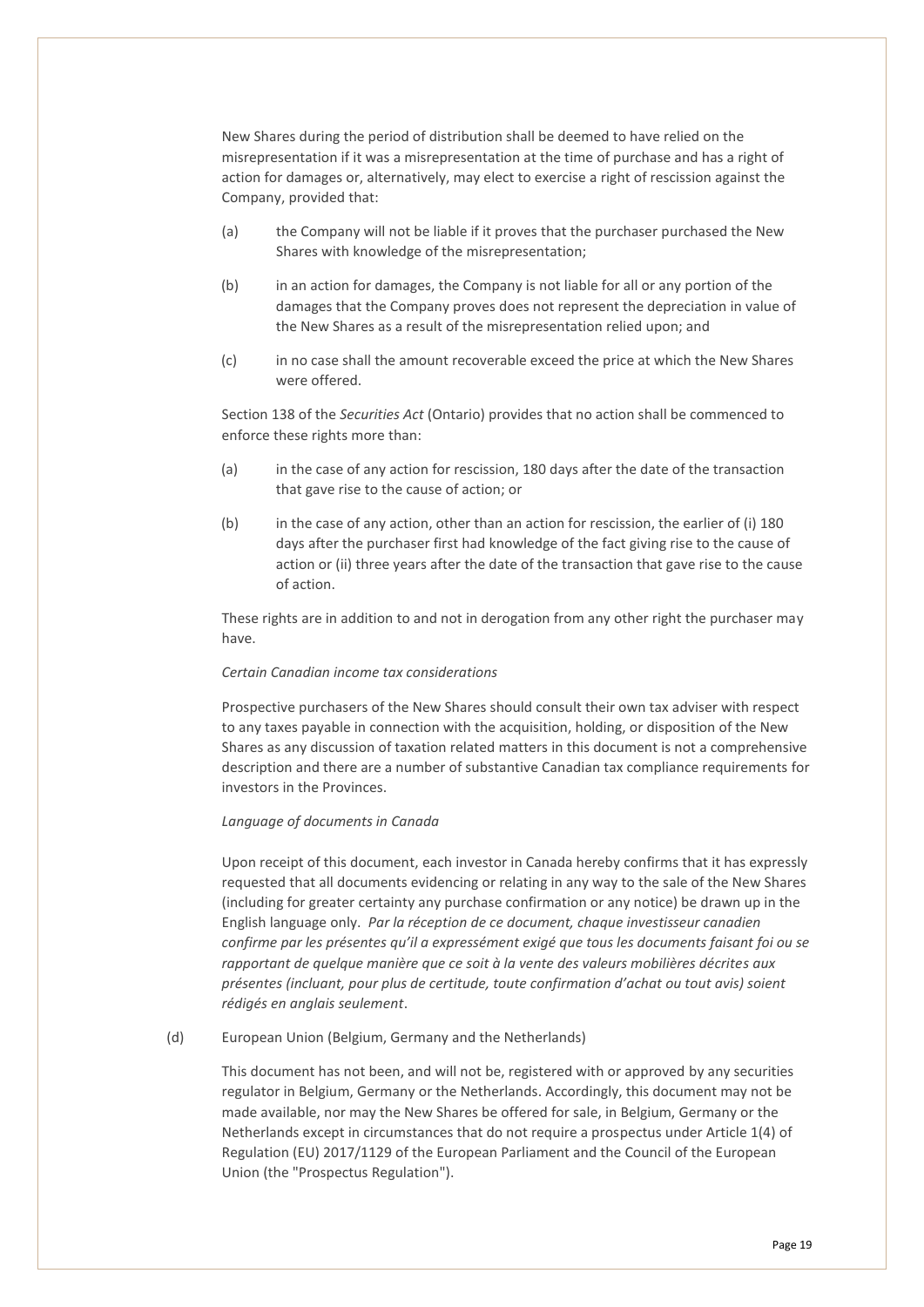In accordance with Article 1(4)(a) of the Prospectus Regulation, an offer of New Shares in Belgium, Germany and the Netherlands is limited to persons who are "qualified investors" (as defined in Article 2(e) of the Prospectus Regulation).

#### **(e)** Hong Kong

WARNING: This document has not been, and will not be, registered as a prospectus under the Companies (Winding Up and Miscellaneous Provisions) Ordinance (Cap. 32) of Hong Kong, nor has it been authorised by the Securities and Futures Commission in Hong Kong pursuant to the Securities and Futures Ordinance (Cap. 571) of the Laws of Hong Kong (the "SFO"). No action has been taken in Hong Kong to authorise or register this document or to permit the distribution of this document or any documents issued in connection with it. Accordingly, the New Shares have not been and will not be offered or sold in Hong Kong other than to "professional investors" (as defined in the SFO and any rules made under that ordinance).

No advertisement, invitation or document relating to the New Shares has been or will be issued, or has been or will be in the possession of any person for the purpose of issue, in Hong Kong or elsewhere that is directed at, or the contents of which are likely to be accessed or read by, the public of Hong Kong (except if permitted to do so under the securities laws of Hong Kong) other than with respect to the New Shares that are or are intended to be disposed of only to persons outside Hong Kong or only to professional investors (as defined in the SFO and any rules made under that ordinance). No person allotted New Shares may sell, or offer to sell, such securities in circumstances that amount to an offer to the public in Hong Kong within six months following the date of issue of such securities.

The contents of this document have not been reviewed by any Hong Kong regulatory authority. You are advised to exercise caution in relation to the offer. If you are in doubt about any of the contents of this document, you should obtain independent professional advice.

#### **(f)** Switzerland

The offering of the New Shares in Switzerland is exempt from the requirement to prepare and publish a prospectus under the Swiss Financial Services Act ("FinSA") because such offering is made to professional clients within the meaning of the FinSA only and the New Shares will not be admitted to trading on any trading venue (exchange or multilateral trading facility) in Switzerland. This document does not constitute a prospectus or a similar communication pursuant to the FinSA, and no such prospectus has been or will be prepared for or in connection with the offering of the New Shares.

#### **(g)** United Kingdom

Neither the information in this document nor any other document relating to the offer has been delivered for approval to the Financial Conduct Authority in the United Kingdom and no prospectus (within the meaning of section 85 of the Financial Services and Markets Act 2000, as amended ("FSMA")) has been published or is intended to be published in respect of the New Shares.

This document is issued on a confidential basis to "qualified investors" (within the meaning of Article 2(e) of the UK Prospectus Regulation) in the United Kingdom, and the New Shares may not be offered or sold in the United Kingdom by means of this document, any accompanying letter or any other document, except in circumstances which do not require the publication of a prospectus pursuant to section 86(1) of the FSMA. This document should not be distributed, published or reproduced, in whole or in part, nor may its contents be disclosed by recipients to any other person in the United Kingdom.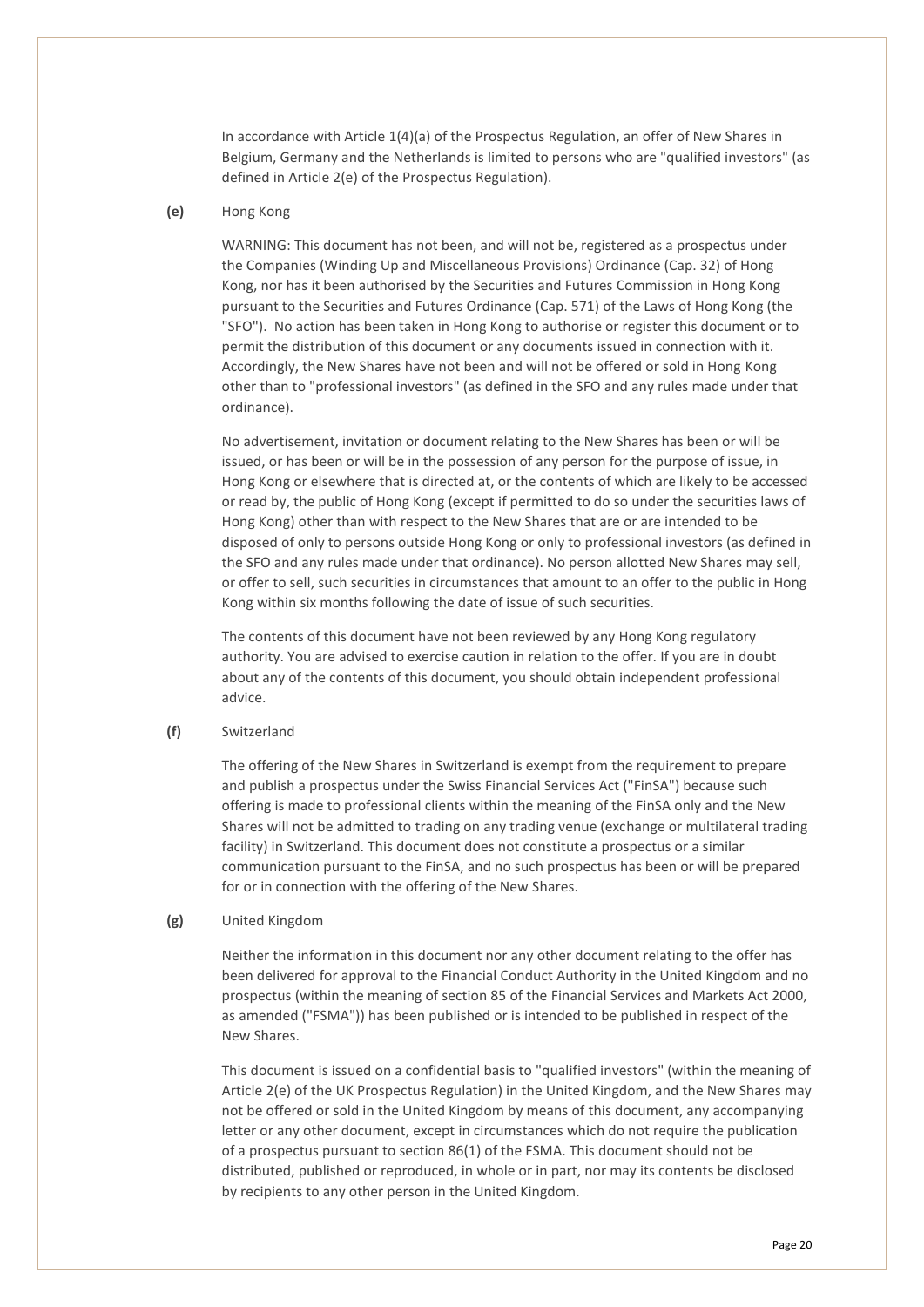Any invitation or inducement to engage in investment activity (within the meaning of section 21 of the FSMA) received in connection with the issue or sale of the New Shares has only been communicated or caused to be communicated and will only be communicated or caused to be communicated in the United Kingdom in circumstances in which section 21(1) of the FSMA does not apply to the Company.

In the United Kingdom, this document is being distributed only to, and is directed at, persons (i) who have professional experience in matters relating to investments falling within Article 19(5) (investment professionals) of the Financial Services and Markets Act 2000 (Financial Promotion) Order 2005, as amended ("FPO"), (ii) who fall within the categories of persons referred to in Article 49(2)(a) to (d) (high net worth companies, unincorporated associations, etc.) of the FPO or (iii) to whom it may otherwise be lawfully communicated (together "relevant persons"). The investments to which this document relates are available only to, and any invitation, offer or agreement to purchase will be engaged in only with, relevant persons. Any person who is not a relevant person should not act or rely on this document or any of its contents.

#### **(h)** United States

The information contained in this Offer Booklet, the Associated Offer Announcements and the Entitlement and Acceptance Form may not be distributed or released in the United States and do not constitute an offer to sell, or the solicitation of an offer to buy, any securities in the United States or to any persons who are acting for the account or benefit of a person in the United States. The New Shares have not been, and will not be, registered under the U.S. Securities Act of 1933 (the "Securities Act") or the securities laws of any state or other jurisdiction of the United States, and may not be offered or sold, directly or indirectly, in the United States or to any person acting for the account or benefit of any person in the United States unless the securities have been registered under the Securities Act (which the Company has no obligation to do or procure) or are offered or sold pursuant to an exemption from, or in a transaction not subject to, the registration requirements of the Securities Act and applicable securities laws of any state or other jurisdiction of the United States.

#### <span id="page-20-0"></span>**4.6 Custodians and nominees**

The Entitlement Offer is being made to all Eligible Shareholders. White Rock is not required to determine whether or not any Eligible Shareholder is acting as a nominee, trustee or custodian or the identity or residence of any beneficial owners of Shares. Where any registered holder that qualifies as an Eligible Shareholder is acting as a nominee for a foreign person, that registered holder, in dealing with its beneficiary, will need to assess whether indirect participation by the beneficiary in the Entitlement Offer is compatible with applicable foreign laws. For the avoidance of doubt, custodians and nominees that hold on behalf of a beneficial holder in the United States may not submit an Entitlement and Acceptance Form on behalf of such beneficial holders in the United States.

#### <span id="page-20-1"></span>**4.7 Effect on control**

The potential effect that the Entitlement Offer will have on the control of the Company will depend on various factors. Particularly, the effect on control will depend on the take up by Eligible Shareholders of their entitlements, the allocation of New Shares via the Top-Up Facility and/or the Shortfall Offer.

If all Eligible Shareholders subscribe for their full entitlement, and there is no Top-Up Facility then each Eligible Shareholder's percentage ownership interest (and voting power) in the Company will remain the same and there will be no effect on the control of the Company.

If an Eligible Shareholder does not take up all of their entitlement, its percentage ownership interest (and voting power) in the Company will be diluted if other Eligible Shareholders participate.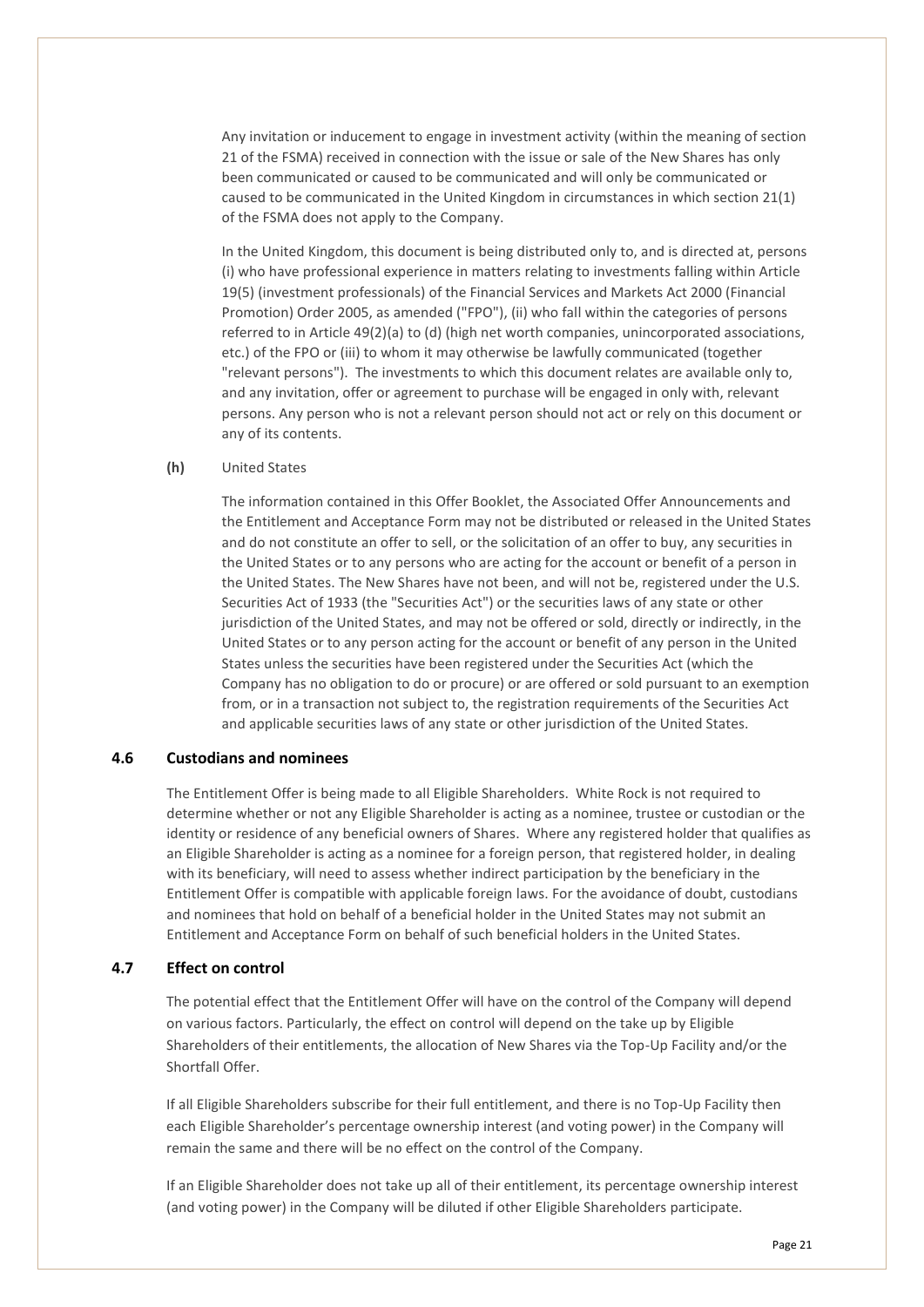The current substantial Shareholders of the Company as at 1 December 2021, being the last day on which the Company's Securities traded on ASX prior to lodgement of this Prospectus, according to substantial holding notices lodged with the Company, are as follows:

| <b>NAME</b>                                                                                                                                                                                     | <b>Number of Shares</b><br><b>Currently Held</b> | Voting Power* |
|-------------------------------------------------------------------------------------------------------------------------------------------------------------------------------------------------|--------------------------------------------------|---------------|
| Crescat Portfolio Management LLC, as<br>Registered Investment Adviser for Crescat<br>Global Macro Master Fund Ltd, Crescat<br>Precious Metals Master Fund Ltd and<br>Crescat Long/Short Fund LP | 11,541,615                                       | 8.10%         |

\* percentage interests in the above table have been calculated on the basis of the issued share capital of the Company on 1 December 2021.

Any increase in the voting power of the substantial Shareholders set out in the above table will depend upon whether they choose to participate in the Entitlement Offer and the extent to which the Entitlement Offer is subscribed, whether they participate in the Top-Up Facility and whether they choose to participate in the Shortfall Offer, if any.

#### <span id="page-21-0"></span>**4.8 Directors and directors' interests**

Each Director reserves the right to participate in full or in part or not participate in the Entitlement Offer. The Directors may not participate in the Top-Up Facility or the Shortfall Offer.

The below table shows the Directors' relevant interest in securities of the Company as at 1 December 2021.

| <b>Director</b> | <b>Shares</b> | $%$ of<br>issued<br>share<br>capital | <b>Listed</b><br><b>Options</b><br><b>Expiring 31</b><br><b>December</b><br>2021 | <b>Listed</b><br><b>Options</b><br><b>Expiring 4</b><br><b>November</b><br>2022 | <b>Unlisted</b><br><b>Options</b><br><b>Expiring</b><br>31 May<br>2022 | Performance<br><b>Rights</b> |
|-----------------|---------------|--------------------------------------|----------------------------------------------------------------------------------|---------------------------------------------------------------------------------|------------------------------------------------------------------------|------------------------------|
| Mr Peter Lester | 151,560       | 0.1%                                 | Nil                                                                              | 11,319                                                                          | Nil                                                                    | Nil                          |
| Mr Matthew Gill | 228,700       | 0.2%                                 | 8,490                                                                            | 9,877                                                                           | 15,000                                                                 | 250,000                      |
| Mr Paul McNally | 5,231,414     | 3.7%                                 | 785,085                                                                          | Nil                                                                             | Nil                                                                    | Nil                          |

#### <span id="page-21-1"></span>**4.9 Market price of Shares**

The highest, lowest and last market sale prices of the Shares on ASX during the three (3) months immediately preceding 1 December 2021, (being the last trading day in the Company's Shares prior to the date of announcement of the Entitlement Offer), and the last respective date of those sales were:

|         | <b>Price</b> | Date             |
|---------|--------------|------------------|
|         |              |                  |
| Highest | \$0.355      | 22 October 2021  |
|         |              |                  |
| Lowest  | \$0.260      | 12 November 2021 |
|         |              |                  |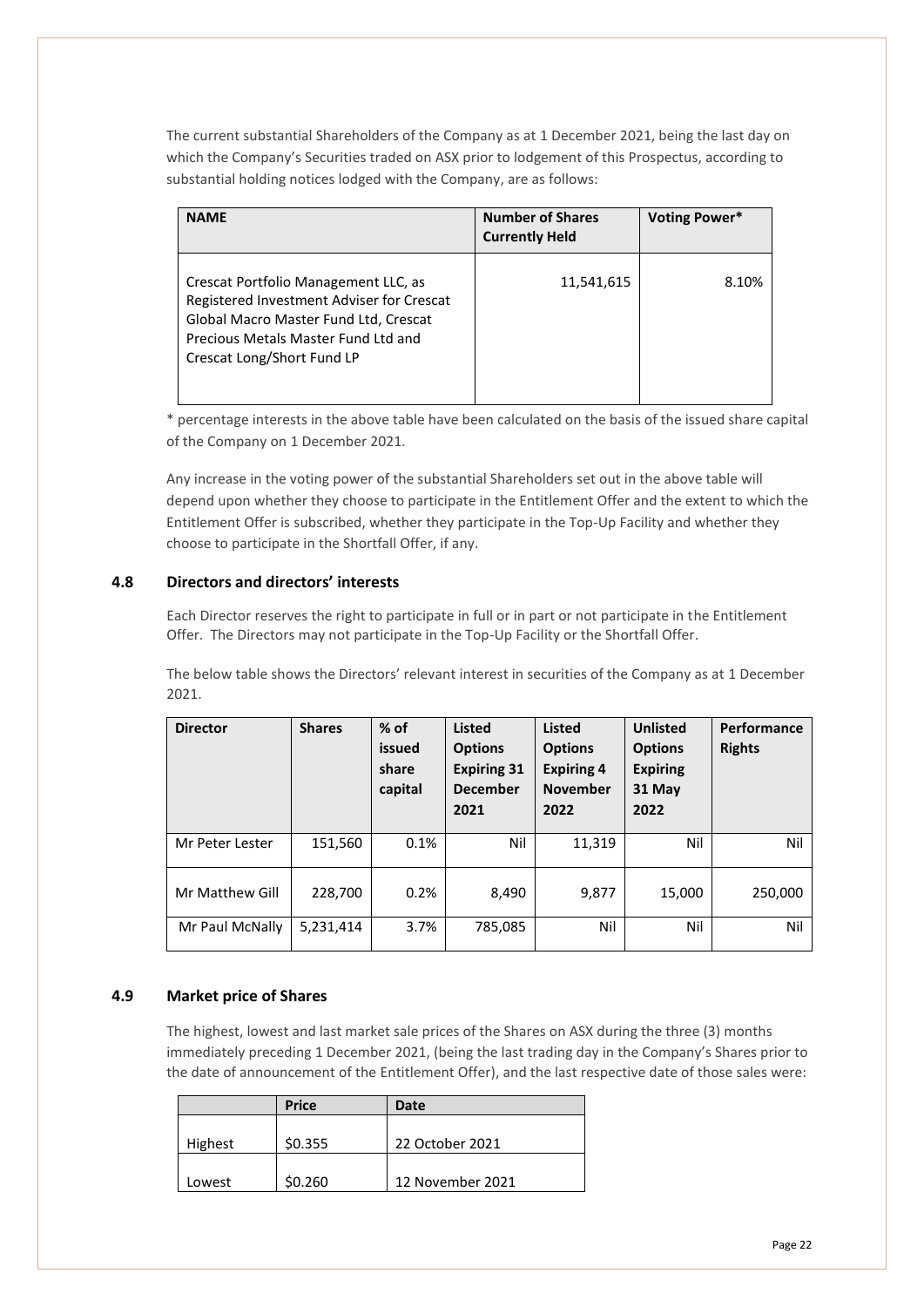| ∍ct | \$0.310 | 1 December 2021 |
|-----|---------|-----------------|
|-----|---------|-----------------|

#### <span id="page-22-0"></span>**4.10 Privacy**

By submitting an Entitlement and Acceptance Form, you will be providing personal information to White Rock (directly or through the Share Registry). White Rock collects, holds and will use that information to assess and process your application, administer your shareholding in White Rock and to provide related services to you. White Rock may disclose your personal information for purposes related to your shareholding in White Rock, including to the Share Registry, White Rock's related bodies corporate, agents, contractors and third party service providers, including mailing houses and professional advisers, and to the ASX and regulatory bodies. You can obtain access to personal information that White Rock holds about you. To make a request for access to your personal information held by (or on behalf of) White Rock, please contact White Rock through the Share Registry.

#### <span id="page-22-1"></span>**4.11 Governing law**

This Offer Booklet, the Entitlement Offer and the contracts formed on acceptance of the Entitlement Offer are governed by the laws applicable in Victoria, Australia. Each applicant for New Shares submits to the non-exclusive jurisdiction of the courts of Victoria, Australia.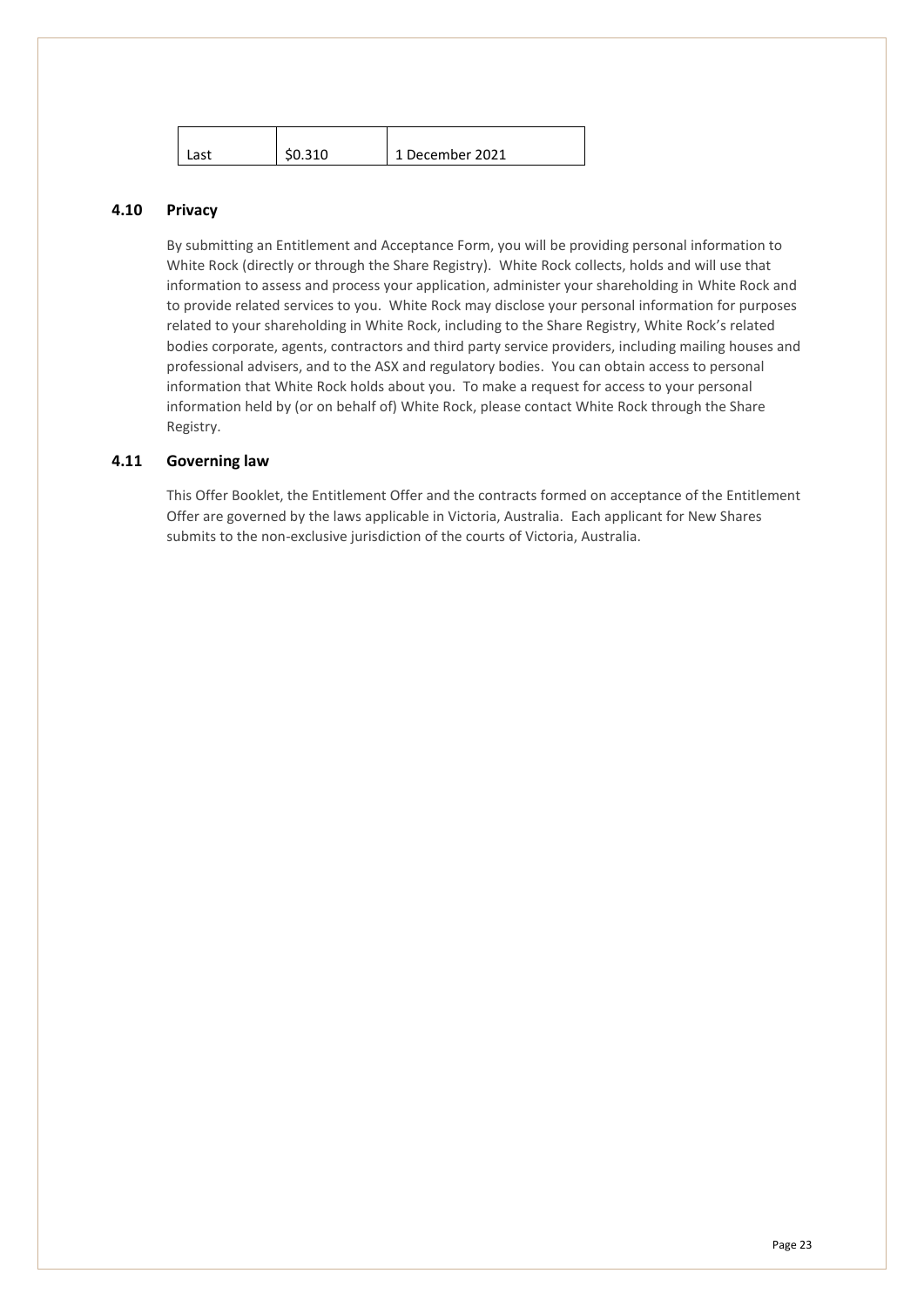# <span id="page-23-0"></span>**5. Glossary and Interpretation**

#### <span id="page-23-1"></span>**5.1 Definitions**

In this Offer Booklet, the following words have the following meanings unless the context requires otherwise:

| \$ or A\$                                        | Australian dollars                                                                                                                          |
|--------------------------------------------------|---------------------------------------------------------------------------------------------------------------------------------------------|
| <b>Additional Shares</b>                         | New Shares applied for by an Eligible Shareholder that are in excess of<br>the Eligible Shareholder's entitlement                           |
| <b>Announcement Date</b>                         | 6 December 2021                                                                                                                             |
| <b>Applicant</b>                                 | a Shareholder as at the Record Date applying for New Shares under this<br><b>Entitlement Offer</b>                                          |
| <b>ASIC</b>                                      | the Australian Securities and Investments Commission                                                                                        |
| <b>Associated Offer</b><br><b>Announcements</b>  | the announcements released to the ASX by White Rock on 6 December<br>2021                                                                   |
| <b>ASX</b>                                       | ASX Limited or, as the context requires, the financial market known as the<br>Australian Securities Exchange operated by it                 |
| <b>ASX Listing Rules</b>                         | the official listing rules of the ASX as amended or replaced from time to<br>time                                                           |
| <b>Board</b>                                     | the board of directors of White Rock                                                                                                        |
| <b>Business Day</b>                              | means a day which is not a Saturday, Sunday or a public holiday in<br>Victoria, Australia                                                   |
| <b>Closing Date</b>                              | the deadline for accepting the Entitlement Offer, being 5.00 pm<br>(Melbourne time) on 14 January 2022 (subject to change)                  |
| <b>Company or White Rock</b>                     | White Rock Minerals Limited (ACN 142 809 970)                                                                                               |
| <b>Corporations Act</b>                          | Corporations Act 2001 (Cth)                                                                                                                 |
| <b>Directors</b>                                 | the directors of White Rock                                                                                                                 |
| <b>Eligible Shareholder</b>                      | has the meaning given in Section 1.2                                                                                                        |
| <b>Entitlement and</b><br><b>Acceptance Form</b> | the personalised entitlement and acceptance form to subscribe for New<br>Shares accompanying this Entitlement Offer Booklet                 |
| <b>Entitlement Offer</b>                         | the pro rata non-renouncement offer of New Shares to Eligible<br>Shareholders in accordance with the terms of this Offer Booklet            |
| <b>Ineligible Shareholder</b>                    | has the meaning given in Section 1.2                                                                                                        |
| <b>Issue Price</b>                               | the price payable for each New Share under the Entitlement Offer, being<br>\$0.24 (24 cents)                                                |
|                                                  |                                                                                                                                             |
| <b>New Shares</b>                                | the Shares offered pursuant to the Entitlement Offer                                                                                        |
| <b>Offer Booklet</b>                             | this offer booklet dated 6 December 2021                                                                                                    |
| <b>Placement</b>                                 | the placement of Shares to certain institutional and sophisticated<br>investors to raise \$2.25 million, announced on the Announcement Date |
| <b>Record Date</b>                               | 7.00 pm (Melbourne time) on 13 December 2021                                                                                                |
| <b>Securities Act</b>                            | the U.S. Securities Act of 1933                                                                                                             |
| <b>Share</b>                                     | a fully paid ordinary share in the capital of White Rock                                                                                    |
| <b>Shareholder</b>                               | a registered holder of Shares                                                                                                               |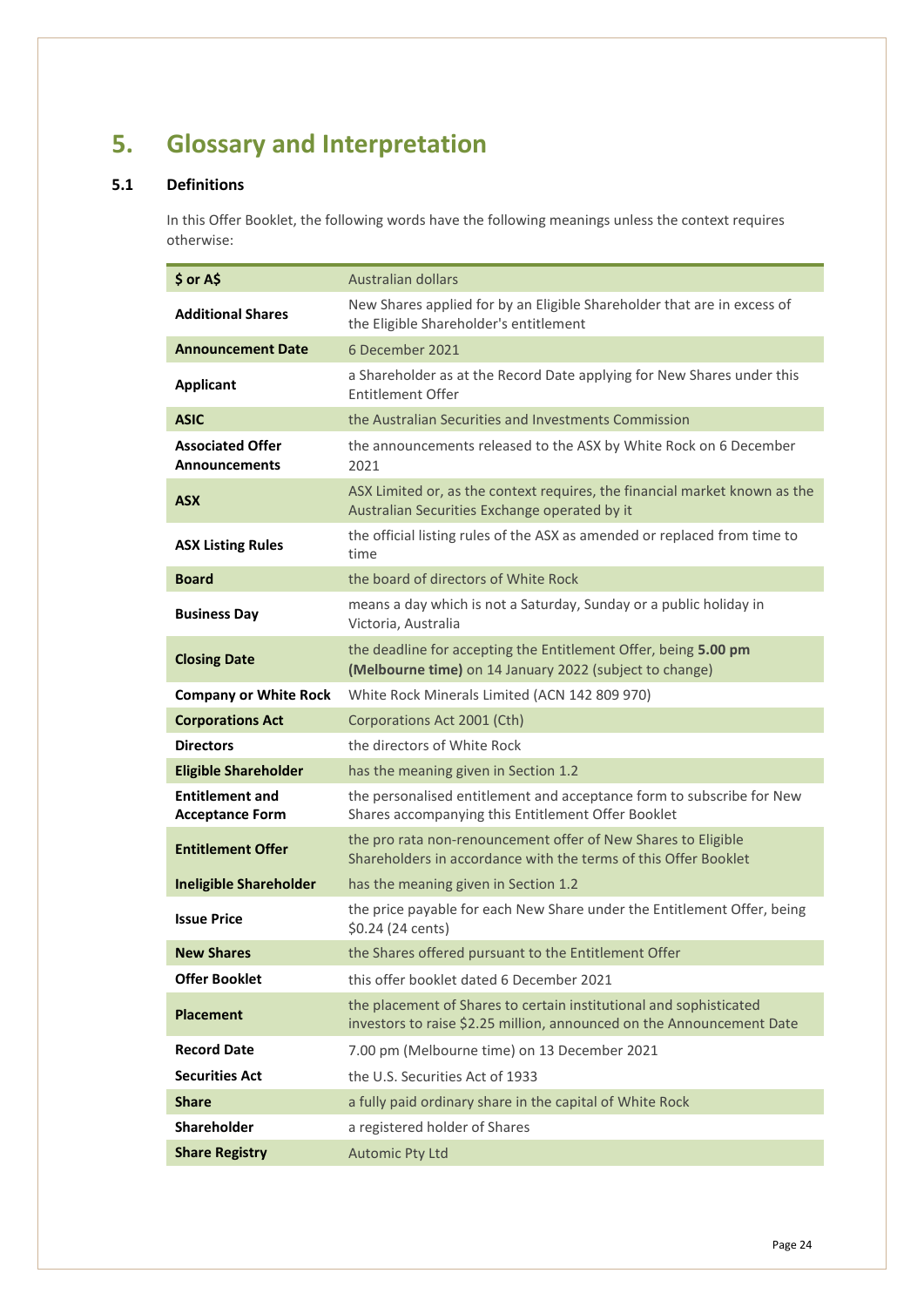| <b>Shortfall</b>              | the shortfall between applications received from Eligible Shareholders<br>and the number of New Shares proposed to be issued under the<br><b>Fntitlement Offer</b>                       |
|-------------------------------|------------------------------------------------------------------------------------------------------------------------------------------------------------------------------------------|
| <b>Shortfall Offer</b>        | the offer of any Shortfall from the Entitlement Offer, including after<br>application of the Top-Up Facility, to professional and sophisticated<br>investors as described in Section 1.7 |
| <b>Shortfall Offer Shares</b> | New Shares offered under the Shortfall Offer                                                                                                                                             |
| Subsidiary                    | a body corporate that is a subsidiary of White Rock within the meaning of<br>the Corporations Act                                                                                        |
| <b>Top-Up Facility</b>        | the mechanism by which Eligible Shareholders can apply for Additional<br>Shares as described in Section 1.4                                                                              |

#### <span id="page-24-0"></span>**5.2 Interpretation**

In this Offer Booklet, unless the context otherwise requires:

- (a) the singular includes the plural, and vice versa;
- (b) words importing one gender include other genders;
- (c) other parts of speech and grammatical forms of a word or phrase defined in this document have corresponding meanings;
- (d) terms used in this document and defined in the Corporations Act have the meanings ascribed to them in the Corporations Act;
- (e) other grammatical forms of a word or phrase defined in this document have a corresponding meaning; and
- (f) a reference to a Section is a reference to a Section of this Offer Booklet.